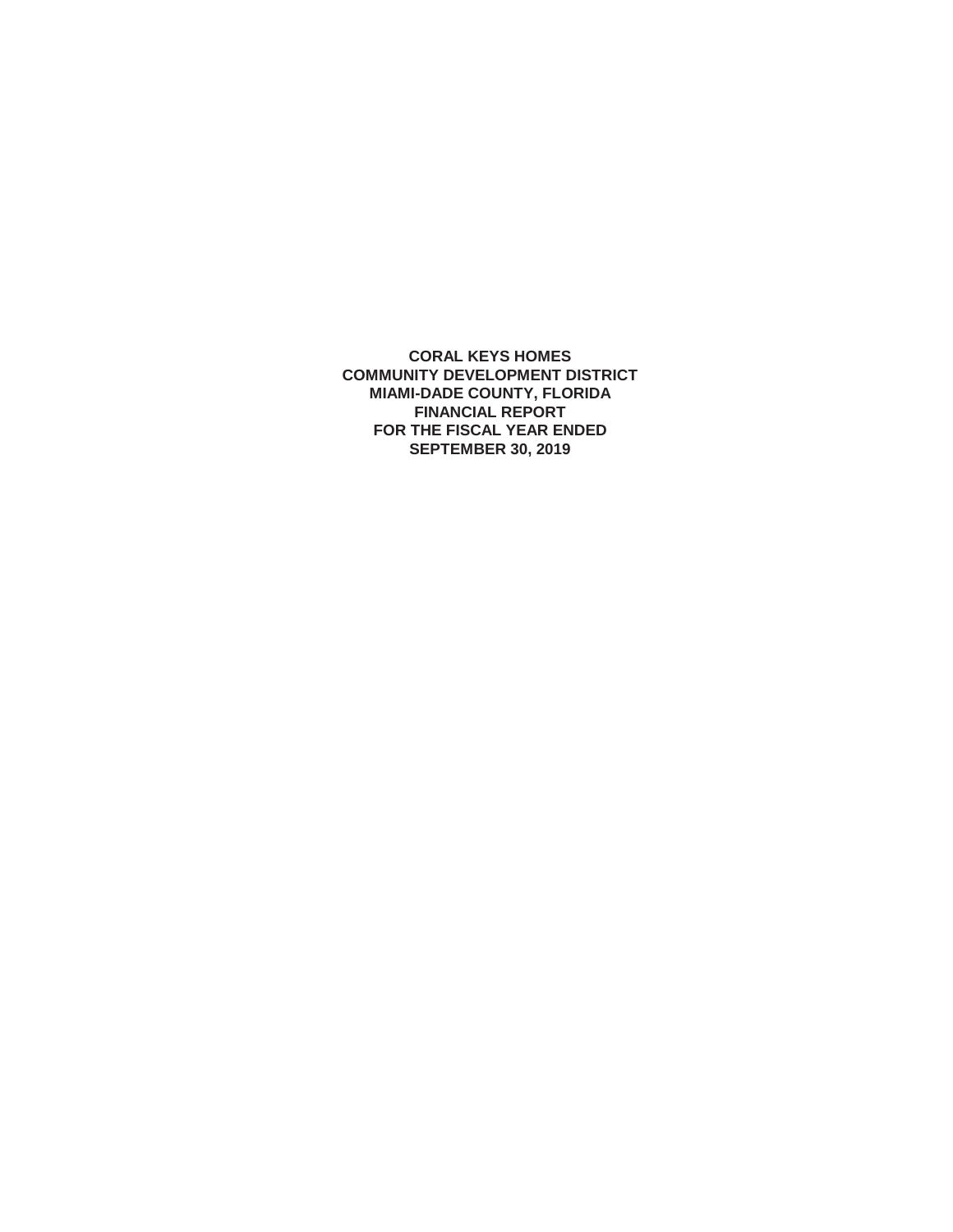# **CORAL KEYS HOMES COMMUNITY DEVELOPMENT DISTRICT MIAMI-DADE COUNTY, FLORIDA**

# **TABLE OF CONTENTS**

|                                                                                                                                                                                            | Page      |
|--------------------------------------------------------------------------------------------------------------------------------------------------------------------------------------------|-----------|
| INDEPENDENT AUDITOR'S REPORT                                                                                                                                                               | $1 - 2$   |
| <b>MANAGEMENT'S DISCUSSION AND ANALYSIS</b>                                                                                                                                                | $3-5$     |
| <b>BASIC FINANCIAL STATEMENTS</b>                                                                                                                                                          |           |
| Government-Wide Financial Statements:                                                                                                                                                      |           |
| <b>Statement of Net Position</b>                                                                                                                                                           | 6         |
| <b>Statement of Activities</b>                                                                                                                                                             | 7         |
| <b>Fund Financial Statements:</b>                                                                                                                                                          |           |
| Balance Sheet - Governmental Funds                                                                                                                                                         | 8         |
| Statement of Revenues, Expenditures and Changes in Fund Balances -                                                                                                                         |           |
| Governmental Funds                                                                                                                                                                         | 9         |
| Notes to the Financial Statements                                                                                                                                                          | $10 - 15$ |
| REQUIRED SUPPLEMENTARY INFORMATION                                                                                                                                                         |           |
| Schedule of Revenues, Expenditures and Changes in Fund Balances -                                                                                                                          |           |
| Budget and Actual - General Fund                                                                                                                                                           | 16        |
|                                                                                                                                                                                            |           |
| Notes to Required Supplementary Information                                                                                                                                                | 17        |
| INDEPENDENT AUDITOR'S REPORT ON INTERNAL CONTROL OVER FINANCIAL<br>REPORTING AND ON COMPLIANCE AND OTHER MATTERS BASED ON AN<br>AUDIT OF FINANCIAL STATEMENTS PERFORMED IN ACCORDANCE WITH |           |
| <b>GOVERNMENT AUDITING STANDARDS</b>                                                                                                                                                       | 18-19     |
|                                                                                                                                                                                            |           |
| INDEPENDENT AUDITOR'S REPORT ON COMPLIANCE WITH THE REQUIREMENTS                                                                                                                           |           |
| OF SECTION 218.415, FLORIDA STATUTES, REQUIRED BY RULE 10.556(10)                                                                                                                          |           |
| OF THE AUDITOR GENERAL OF THE STATE OF FLORIDA                                                                                                                                             | 20        |
|                                                                                                                                                                                            |           |
| MANAGEMENT LETTER REQUIRED BY CHAPTER 10.550 OF THE RULES                                                                                                                                  |           |
| OF THE AUDITOR GENERAL OF THE STATE OF FLORIDA                                                                                                                                             | $21 - 22$ |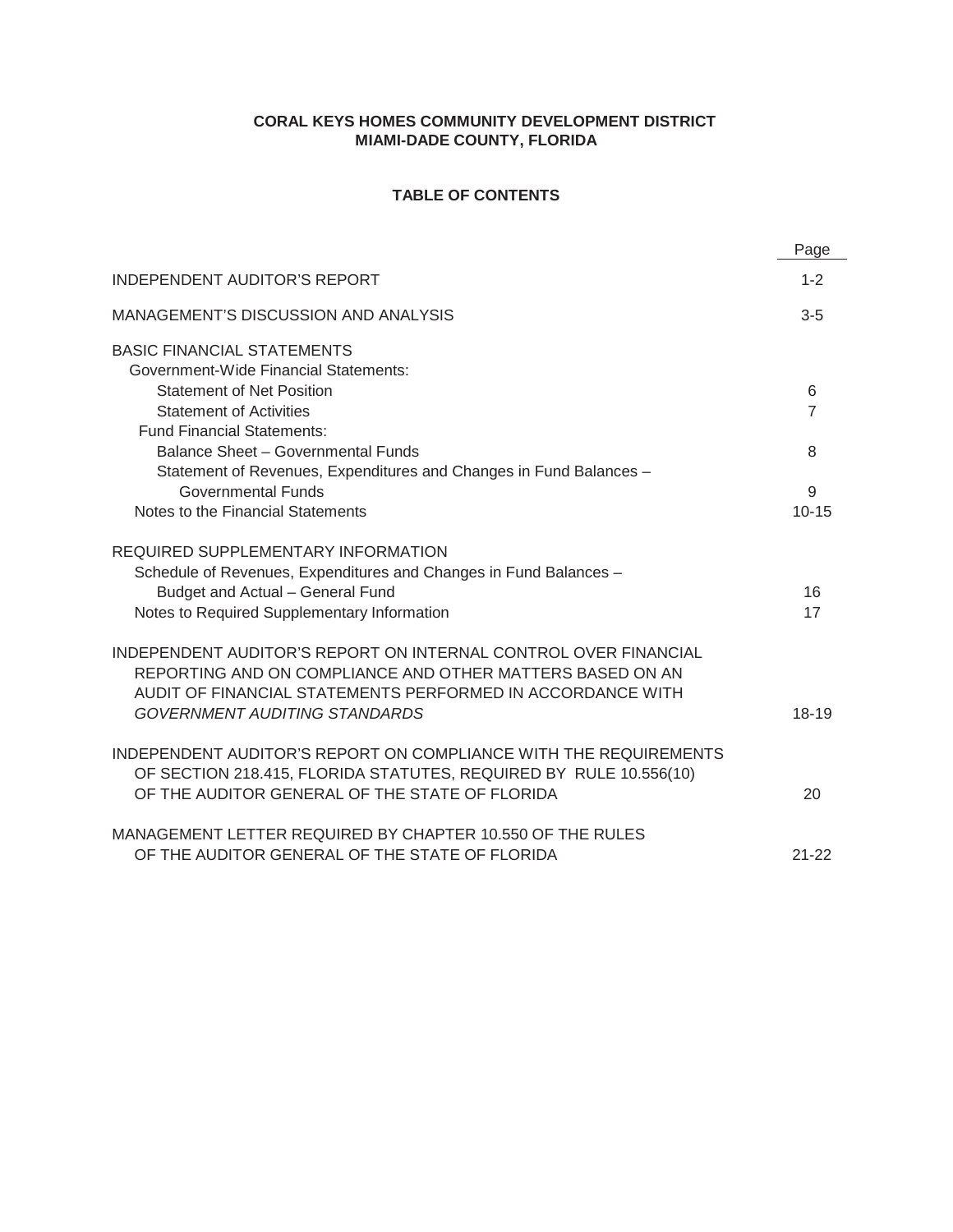

951 Yamato Road . Suite 280 Boca Raton, Florida 33431 (561) 994-9299 - (800) 299-4728 Fax (561) 994-5823 www.graucpa.com

# **INDEPENDENT AUDITOR'S REPORT**

To the Board of Supervisors Coral Keys Homes Community Development District Miami-Dade County, Florida

### **Report on the Financial Statements**

We have audited the accompanying financial statements of the governmental activities and each major fund of Coral Keys Homes Community Development District, Miami-Dade County, Florida ("District") as of and for the fiscal year ended September 30, 2019, and the related notes to the financial statements, which collectively comprise the District's basic financial statements as listed in the table of contents.

# **Management's Responsibility for the Financial Statements**

Management is responsible for the preparation and fair presentation of these financial statements in accordance with accounting principles generally accepted in the United States of America; this includes the design, implementation, and maintenance of internal control relevant to the preparation and fair presentation of financial statements that are free from material misstatement, whether due to fraud or error.

# **Auditor's Responsibility**

Our responsibility is to express opinions on these financial statements based on our audit. We conducted our audit in accordance with auditing standards generally accepted in the United States of America and the standards applicable to financial audits contained in *Government Auditing Standards*, issued by the Comptroller General of the United States. Those standards require that we plan and perform the audit to obtain reasonable assurance about whether the financial statements are free from material misstatement.

An audit involves performing procedures to obtain audit evidence about the amounts and disclosures in the financial statements. The procedures selected depend on the auditor's judgment, including the assessment of the risks of material misstatement of the financial statements, whether due to fraud or error. In making those risk assessments, the auditor considers internal control relevant to the entity's preparation and fair presentation of the financial statements in order to design audit procedures that are appropriate in the circumstances, but not for the purpose of expressing an opinion on the effectiveness of the entity's internal control. Accordingly, we express no such opinion. An audit also includes evaluating the appropriateness of accounting policies used and the reasonableness of significant accounting estimates made by management, as well as evaluating the overall presentation of the financial statements.

We believe that the audit evidence we have obtained is sufficient and appropriate to provide a basis for our audit opinions.

### **Opinions**

In our opinion, the financial statements referred to above present fairly, in all material respects, the respective financial position of the governmental activities and each major fund of the District as of September 30, 2019, and the respective changes in financial position thereof for the fiscal year then ended in accordance with accounting principles generally accepted in the United States of America.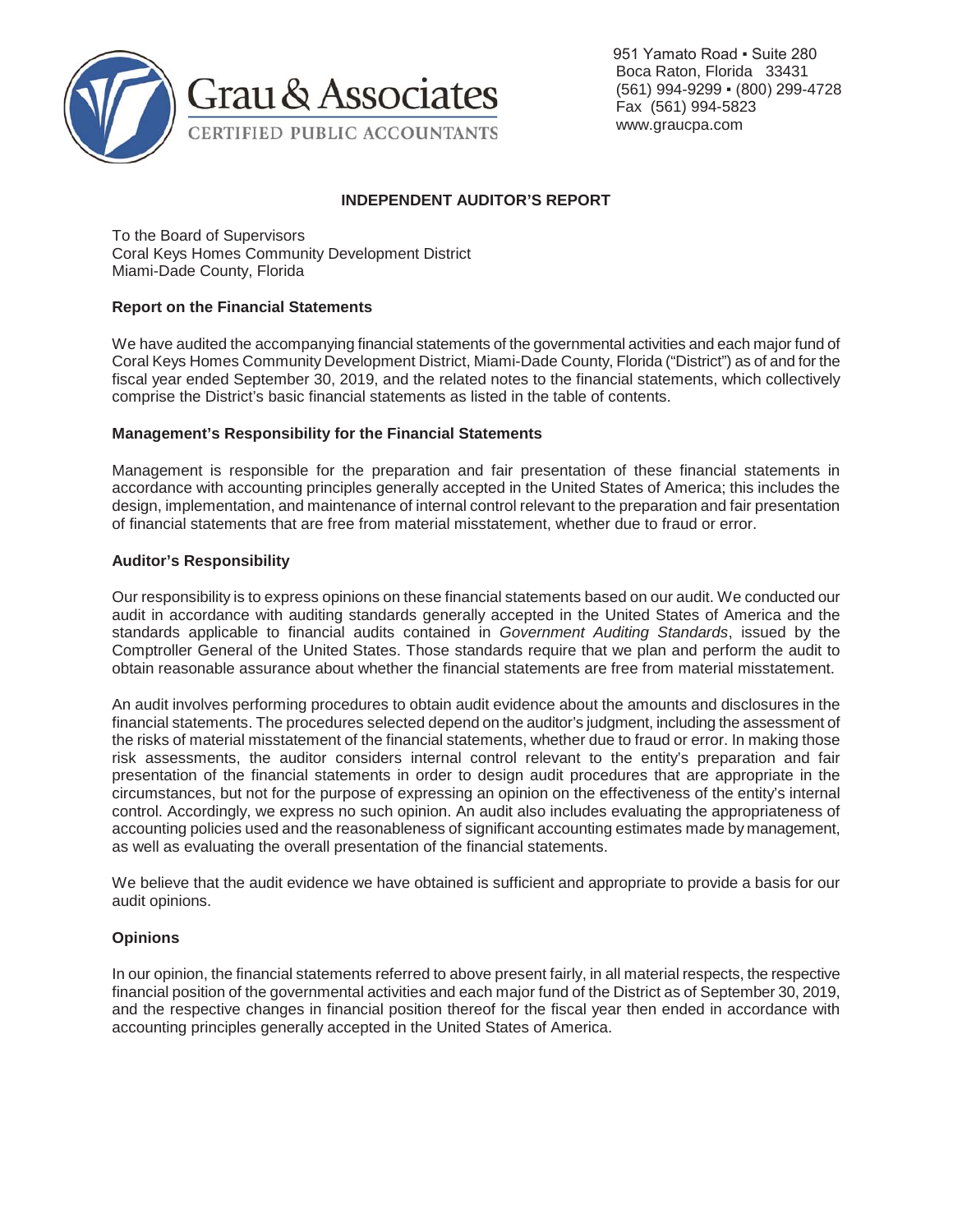# **Other Matters**

### *Required Supplementary Information*

Accounting principles generally accepted in the United States of America require that the management's discussion and analysis and budgetary comparison information be presented to supplement the basic financial statements. Such information, although not a part of the basic financial statements, is required by the Governmental Accounting Standards Board, who considers it to be an essential part of financial reporting for placing the basic financial statements in an appropriate operational, economic, or historical context. We have applied certain limited procedures to the required supplementary information in accordance with auditing standards generally accepted in the United States of America, which consisted of inquiries of management about the methods of preparing the information and comparing the information for consistency with management's responses to our inquiries, the basic financial statements, and other knowledge we obtained during our audit of the basic financial statements. We do not express an opinion or provide any assurance on the information because the limited procedures do not provide us with sufficient evidence to express an opinion or provide any assurance.

# **Other Reporting Required by** *Government Auditing Standards*

In accordance with *Government Auditing Standards*, we have also issued our report dated June 15, 2020, on our consideration of the District's internal control over financial reporting and on our tests of its compliance with certain provisions of laws, regulations, contracts, grant agreements and other matters. The purpose of that report is solely to describe the scope of our testing of internal control over financial reporting and compliance and the results of that testing, and not to provide an opinion on the effectiveness of the District's internal control over financial reporting or on compliance. That report is an integral part of an audit performed in accordance with *Government Auditing Standards* in considering the District's internal control over financial reporting and compliance.

Dear & Association

June 15, 2020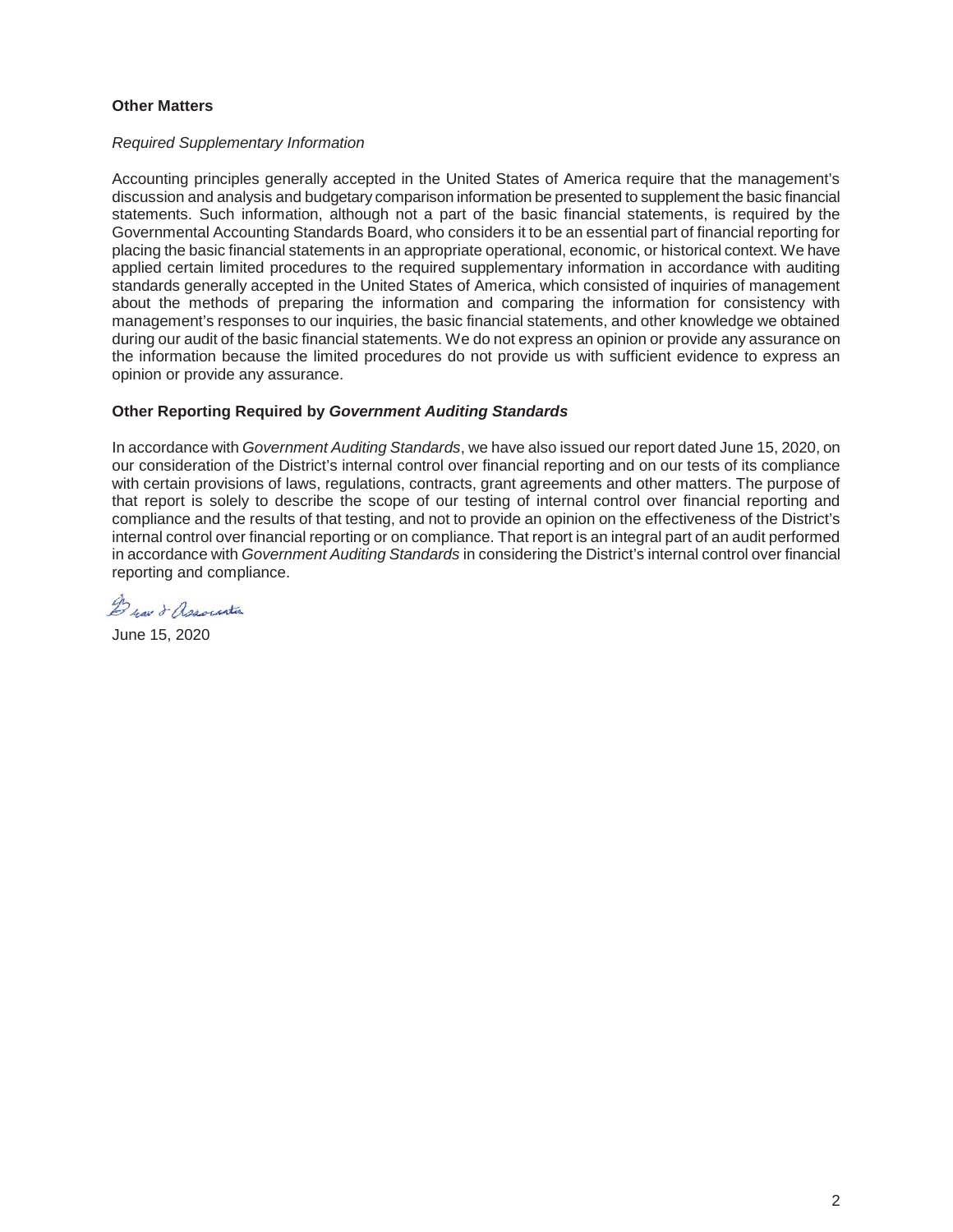# **MANAGEMENT'S DISCUSSION AND ANALYSIS**

Our discussion and analysis of Coral Keys Homes Community Development District, Miami-Dade County, Florida ("District") provides a narrative overview of the District's financial activities for the fiscal year ended September 30, 2019. Please read it in conjunction with the District's Independent Auditor's Report, basic financial statements, accompanying notes and supplementary information to the basic financial statements.

# FINANCIAL HIGHLIGHTS

- The assets of the District exceeded its liabilities at the close of the most recent fiscal year resulting in a net position balance of \$28,694.
- The change in the District's total net position in comparison with the prior fiscal year was \$3,454, an increase. The key components of the District's net position and change in net position are reflected in the table in the government-wide financial analysis section.
- At September 30, 2019, the District's governmental fund reported an ending fund balance of \$28,694, an increase of \$3,454 in comparison with the prior fiscal year. The total fund balance is nonspendable for prepaid items and the remainder is unassigned fund balance which is available for spending at the District's discretion.

# OVERVIEW OF FINANCIAL STATEMENTS

This discussion and analysis are intended to serve as the introduction to the District's basic financial statements. The District's basic financial statements are comprised of three components: 1) governmentwide financial statements, 2) fund financial statements, and 3) notes to the financial statements. This report also contains other supplementary information in addition to the basic financial statements themselves.

### Government-Wide Financial Statements

The government-wide financial statements are designed to provide readers with a broad overview of the District's finances, in a manner similar to a private-sector business.

The statement of net position presents information on all the District's assets, deferred outflows of resources, liabilities, and deferred inflows of resources with the residual amount being reported as net position. Over time, increases or decreases in net position may serve as a useful indicator of whether the financial position of the District is improving or deteriorating.

The statement of activities presents information showing how the government's net position changed during the most recent fiscal year. All changes in net position are reported as soon as the underlying event giving rise to the change occurs, regardless of the timing of related cash flows. Thus, revenues and expenses are reported in this statement for some items that will only result in cash flows in future fiscal periods.

The government-wide financial statements include all governmental activities that are principally supported by assessments. The District does not have any business-type activities. The governmental activities of the District include the general government (management) function.

### Fund Financial Statements

A fund is a grouping of related accounts that is used to maintain control over resources that have been segregated for specific activities or objectives. The District, like other state and local governments, uses fund accounting to ensure and demonstrate compliance with finance-related legal requirements. The District has one fund category: governmental funds.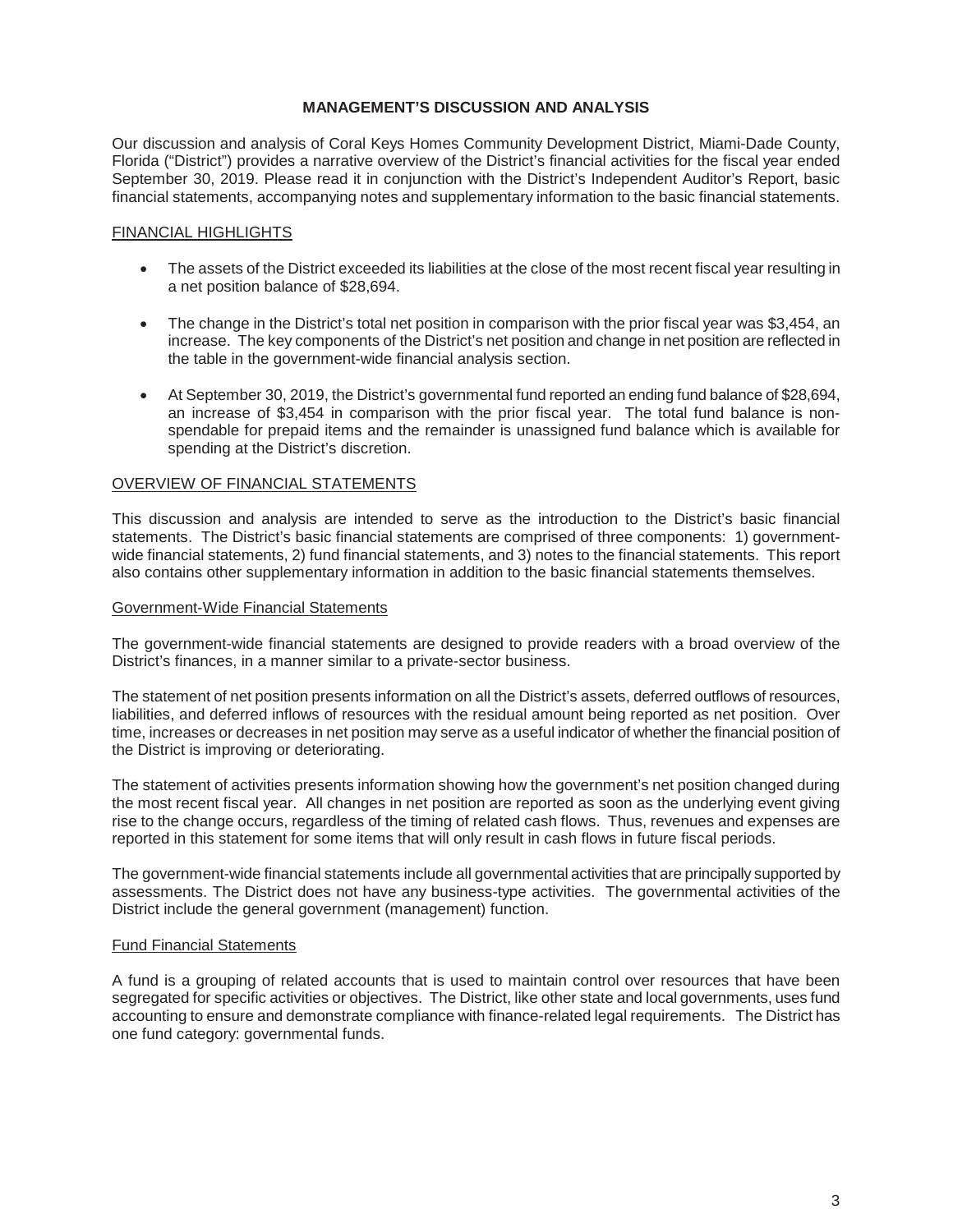## OVERVIEW OF FINANCIAL STATEMENTS (Continued)

### Governmental Funds

Governmental funds are used to account for essentially the same functions reported as governmental activities in the government-wide financial statements. However, unlike the government-wide financial statements, governmental fund financial statements focus on near-term inflows and outflows of spendable resources, as well as on balances of spendable resources available at the end of the fiscal year. Such information may be useful in evaluating a District's near-term financing requirements.

Because the focus of governmental funds is narrower than that of the government-wide financial statements, it is useful to compare the information presented for governmental funds with similar information presented for governmental activities in the government-wide financial statements. By doing so, readers may better understand the long-term impact of the District's near-term financing decisions. Both the governmental fund balance sheet and the governmental fund statement of revenues, expenditures, and changes in fund balance provide a reconciliation to facilitate this comparison between governmental funds and governmental activities.

The District maintains one governmental fund for external reporting. Information is presented in the governmental fund balance sheet and the governmental fund statement of revenues, expenditures, and changes in fund balances for the general fund, which is a major fund.

The District adopts an annual appropriated budget for its general fund. A budgetary comparison schedule has been provided for the general fund to demonstrate compliance with the budget.

#### Notes to the Financial Statements

The notes provide additional information that is essential to a full understanding of the data provided in the government-wide and fund financial statements.

#### GOVERNMENT-WIDE FINANCIAL ANALYSIS

As noted earlier, net position may serve over time as a useful indicator of an entity's financial position. In the case of the District, assets exceeded liabilities at the close of the most recent fiscal year.

Key components of the District's net position are reflected in the following table:

|                            | <b>NET POSITION</b> |              |        |    |        |  |
|----------------------------|---------------------|--------------|--------|----|--------|--|
|                            | SEPTEMBER 30,       |              |        |    |        |  |
|                            |                     | 2019<br>2018 |        |    |        |  |
| Current and other assets   |                     |              | 50,230 | \$ | 45,271 |  |
| Total assets               |                     |              | 50,230 |    | 45,271 |  |
| <b>Current liabilities</b> |                     |              | 21,536 |    | 20,031 |  |
| <b>Total liabilities</b>   |                     |              | 21,536 |    | 20,031 |  |
| Net position               |                     |              |        |    |        |  |
| Unrestricted               |                     |              | 28,694 |    | 25,240 |  |
| Total net position         |                     |              | 28.694 | \$ | 25.240 |  |

The unrestricted net position may be used to meet the District's other obligations.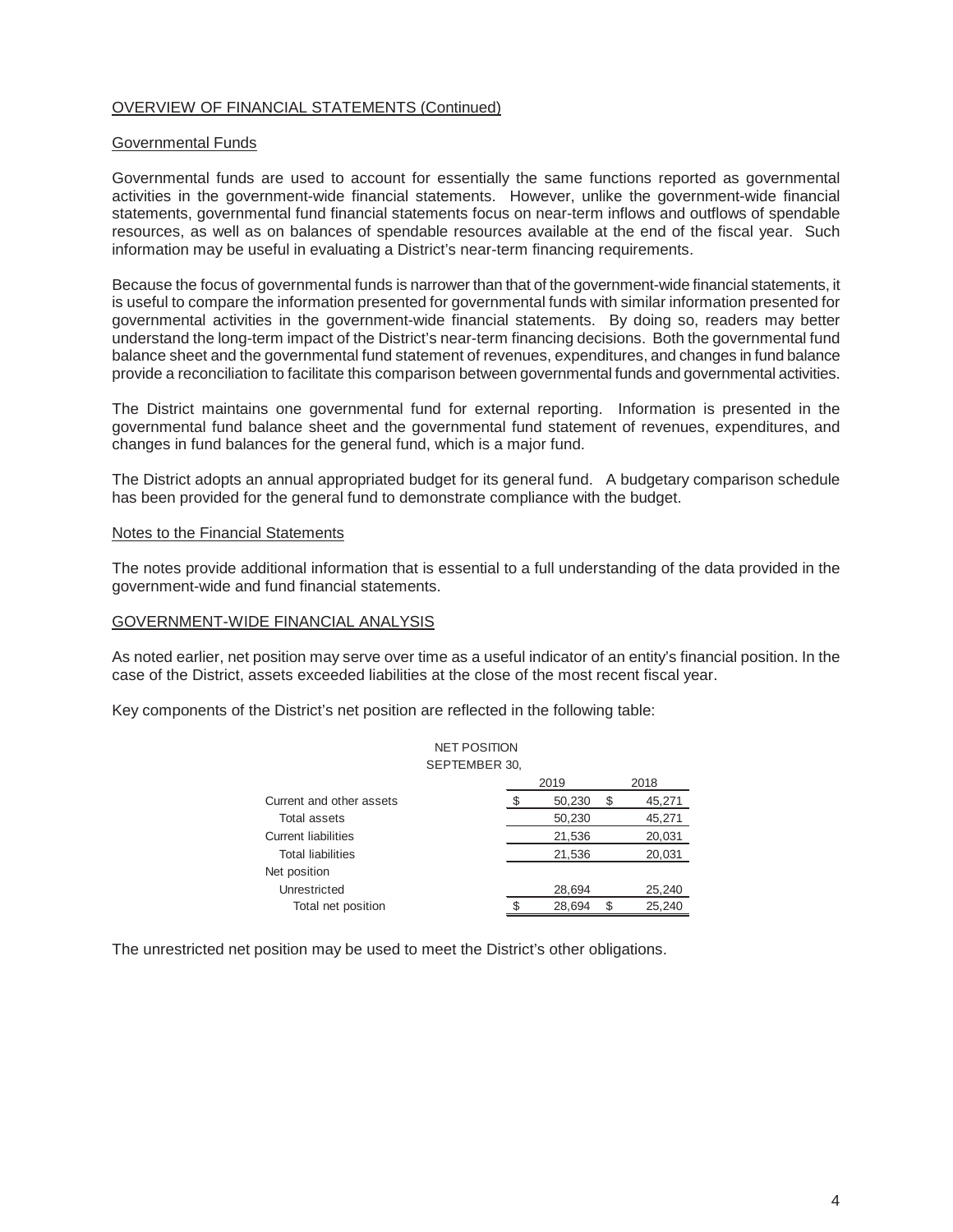## GOVERNMENT-WIDE FINANCIAL ANALYSIS (Continued)

The District's net position increased during the most recent fiscal year. The majority of the increase represents the extent to which ongoing program revenues exceeded the cost of operations.

Key elements of the change in net position are reflected in the following table:

### FOR THE FISCAL YEAR ENDED SEPTEMBER 30, CHANGES IN NET POSITION

|                          |    | 2019   | 2018 |        |  |  |
|--------------------------|----|--------|------|--------|--|--|
| Revenues:                |    |        |      |        |  |  |
| Program revenues         |    |        |      |        |  |  |
| Charges for services     | \$ | 53,304 | S    | 51,764 |  |  |
| Total revenues           |    | 53,304 |      | 51,764 |  |  |
| Expenses:                |    |        |      |        |  |  |
| General government       |    | 49,850 |      | 42,272 |  |  |
| <b>Total expenses</b>    |    | 49,850 |      | 42,272 |  |  |
| Change in net position   |    | 3,454  |      | 9,492  |  |  |
| Net position - beginning |    | 25,240 |      | 15,748 |  |  |
| Net position - ending    |    | 28,694 | \$   | 25,240 |  |  |

As noted above and in the statement of activities, the cost of all governmental activities during the fiscal year ended September 30, 2019 was \$49,850. The costs of the District's activities were primarily funded by program revenues. Program revenues, comprised primarily of assessments, increased during the year due a slight increase in assessment revenue. Expenses increased this fiscal year as a result increased attorney fees.

# GENERAL BUDGETING HIGHLIGHTS

An operating budget was adopted and maintained by the governing board for the District pursuant to the requirements of Florida Statutes. The budget is adopted using the same basis of accounting that is used in preparation of the fund financial statements. The legal level of budgetary control, the level at which expenditures may not exceed budget is in the aggregate. Any budget amendments that increase the aggregate budgeted appropriations must be approved by the Board of Supervisors. Actual general fund expenditures did not exceed appropriations for the fiscal year ended September 30, 2019.

### ECONOMIC FACTORS AND NEXT YEAR'S BUDGETS AND OTHER EVENTS

The District does not anticipate any major projects or significant changes to its infrastructure maintenance program for the subsequent fiscal year. In addition, it is anticipated that the general operations of the District will remain fairly constant.

### CONTACTING THE DISTRICT'S FINANCIAL MANAGEMENT

This financial report is designed to provide our citizens, land owners, customers, investors and creditors with a general overview of the District's finances and to demonstrate the District's accountability for the financial resources it manages and the stewardship of the facilities it maintains. If you have questions about this report or need additional financial information, contact the Coral Keys Homes Community Development District Finance Department at 5385 N. Nob Hill Road, Sunrise, Florida, 33351.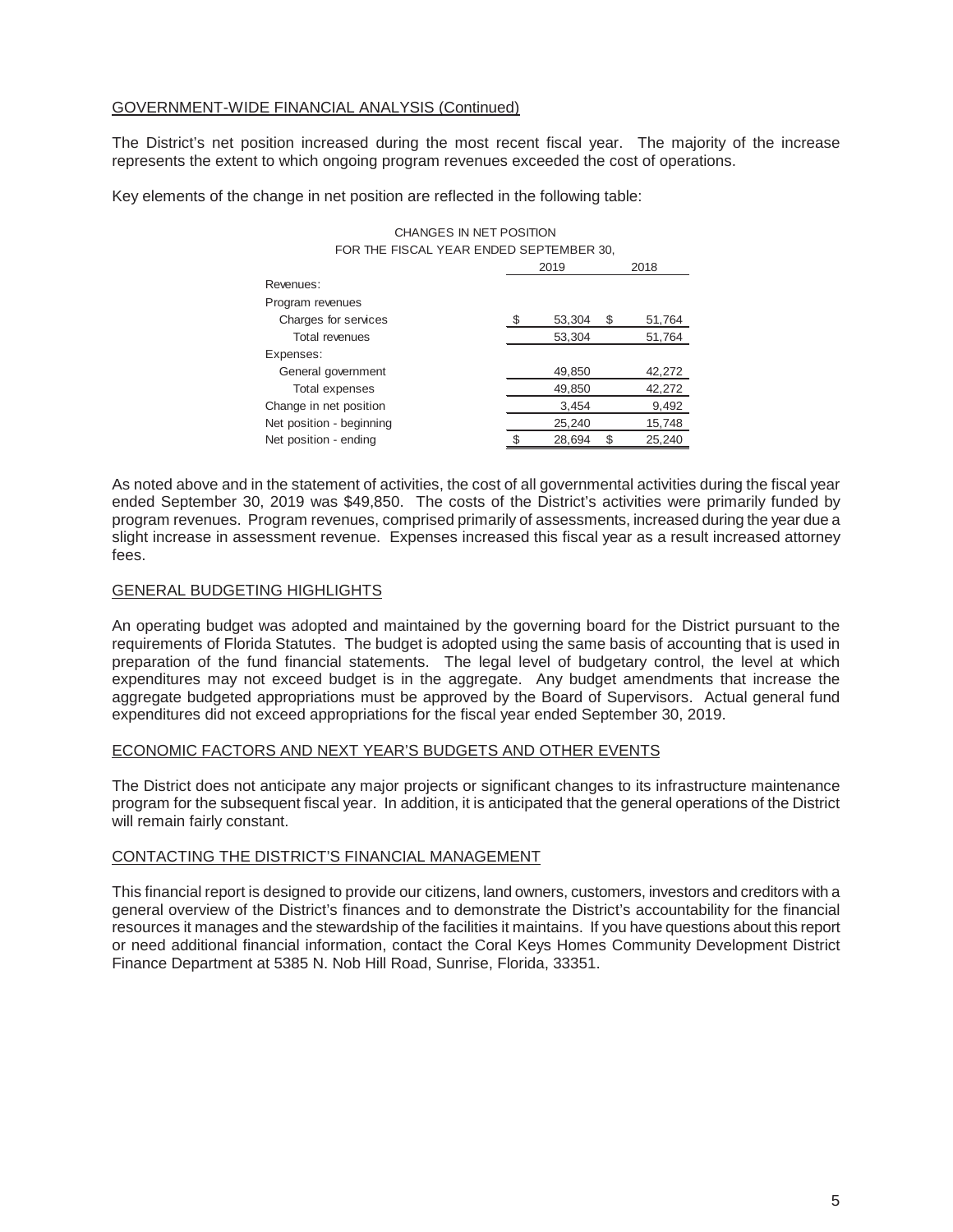# **CORAL KEYS HOMES COMMUNITY DEVELOPMENT DISTRICT MIAMI-DADE COUNTY, FLORIDA STATEMENT OF NET POSITION SEPTEMBER 30, 2019**

|                                              |     | Governmental<br>Activities |
|----------------------------------------------|-----|----------------------------|
| ASSETS                                       |     |                            |
| Cash                                         | \$  | 44,336                     |
| Prepaids                                     |     | 5,894                      |
| <b>Total assets</b>                          |     | 50,230                     |
| <b>LIABILITIES</b>                           |     |                            |
| Accounts payable<br><b>Total liabilities</b> |     | 21,536<br>21,536           |
| <b>NET POSITION</b><br>Unrestricted          |     |                            |
|                                              |     | 28,694                     |
| Total net position                           | \$. | 28,694                     |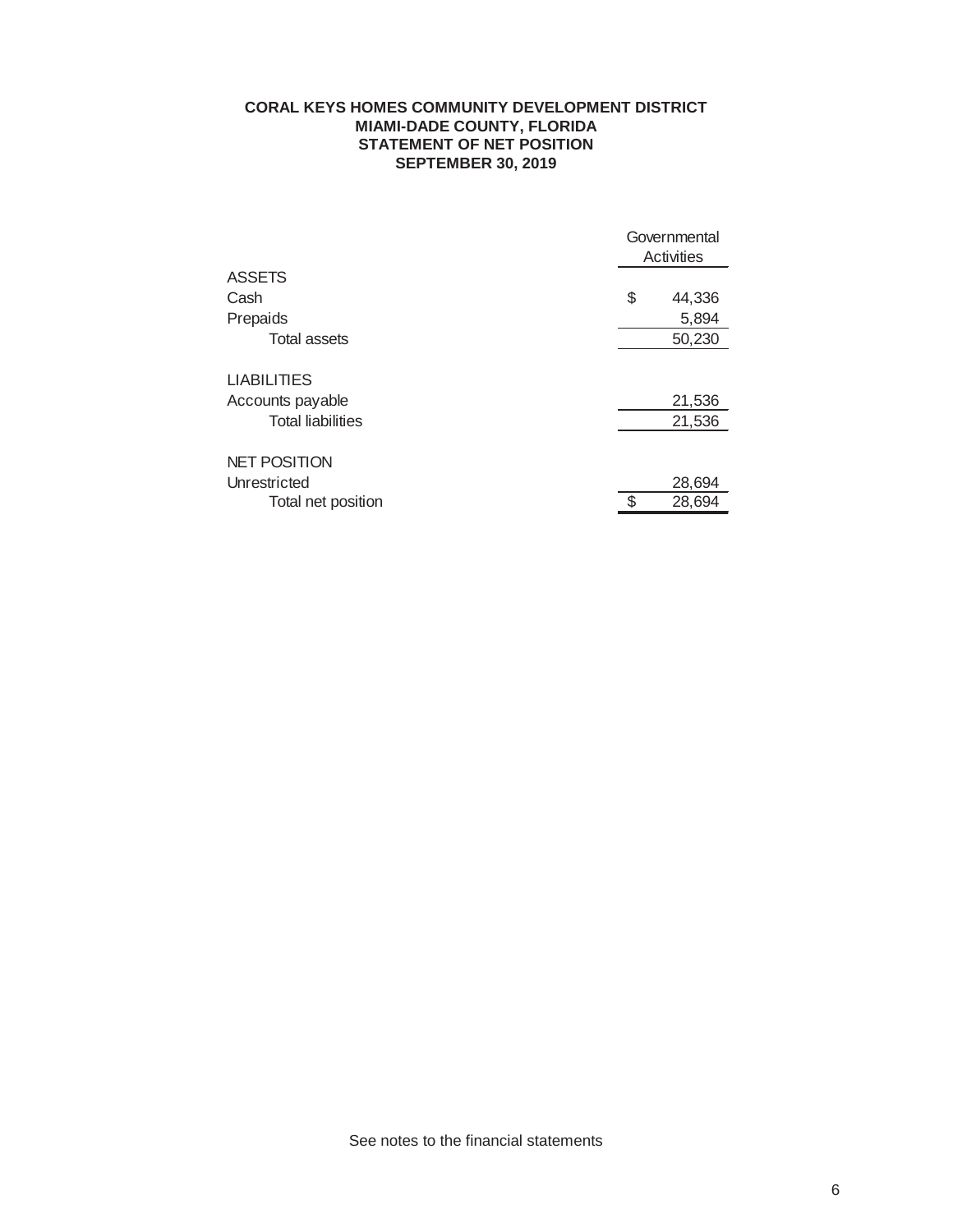# **CORAL KEYS HOMES COMMUNITY DEVELOPMENT DISTRICT MIAMI-DADE COUNTY, FLORIDA STATEMENT OF ACTIVITIES FOR THE FISCAL YEAR ENDED SEPTEMBER 30, 2019**

|                               |                          |        |                                |                         |                            | Net (Expense)<br>Revenue and<br>Changes in Net |
|-------------------------------|--------------------------|--------|--------------------------------|-------------------------|----------------------------|------------------------------------------------|
|                               |                          |        |                                | <b>Program Revenues</b> |                            | Position                                       |
| Functions/Programs            | <b>Expenses</b>          |        | Charges for<br><b>Services</b> |                         | Governmental<br>Activities |                                                |
| Primary government:           |                          |        |                                |                         |                            |                                                |
| Governmental activities:      |                          |        |                                |                         |                            |                                                |
| General government            | \$                       | 49,850 | \$                             | 53,304                  | \$                         | 3,454                                          |
| Total governmental activities |                          | 49,850 |                                | 53,304                  |                            | 3,454                                          |
|                               | Change in net position   |        |                                |                         |                            | 3,454                                          |
|                               | Net position - beginning |        |                                |                         |                            | 25,240                                         |
| Net position - ending         |                          |        |                                |                         | \$                         | 28,694                                         |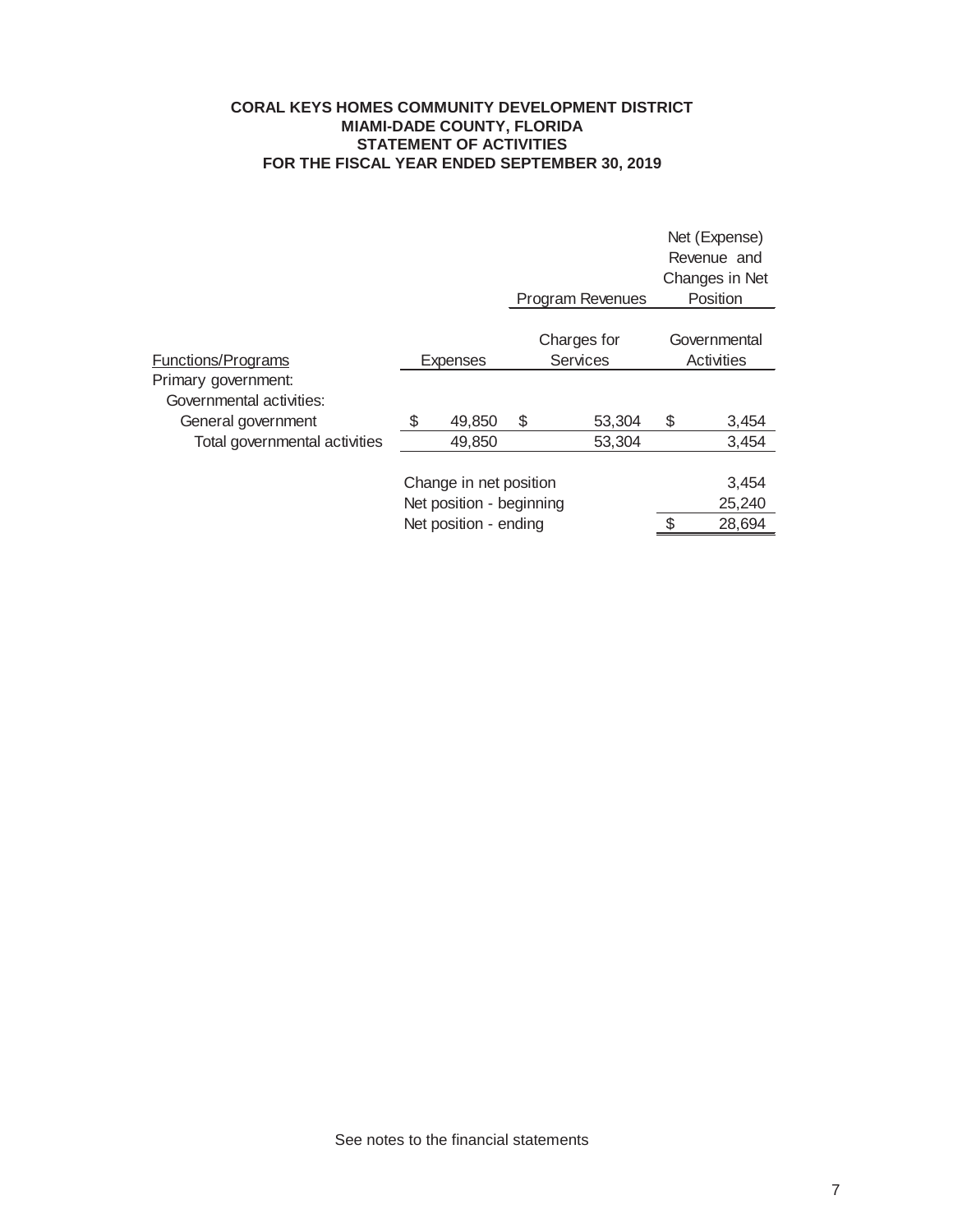### **CORAL KEYS HOMES COMMUNITY DEVELOPMENT DISTRICT MIAMI-DADE COUNTY, FLORIDA BALANCE SHEET GOVERNMENTAL FUNDS SEPTEMBER 30, 2019**

|                                               | Major Funds  | Total        |              |  |
|-----------------------------------------------|--------------|--------------|--------------|--|
|                                               |              | Governmental |              |  |
|                                               | General      |              | <b>Funds</b> |  |
| <b>ASSETS</b>                                 |              |              |              |  |
| Cash                                          | 44,336       | \$           | 44,336       |  |
| Prepaids                                      | 5,894        |              | 5,894        |  |
| <b>Total assets</b>                           | \$<br>50,230 | \$           | 50,230       |  |
| LIABILITIES AND FUND BALANCES<br>Liabilities: |              |              |              |  |
| Accounts payable                              | \$<br>21,536 | \$           | 21,536       |  |
| <b>Total liabilities</b>                      | 21,536       |              | 21,536       |  |
| Fund balances:<br>Nonspendable:               |              |              |              |  |
| Prepaids                                      | 5,894        |              | 5,894        |  |
| Unassigned                                    | 22,800       |              | 22,800       |  |
| Total fund balances                           | 28,694       |              | 28,694       |  |
| Total liabilities and fund balances           | \$<br>50,230 | \$           | 50,230       |  |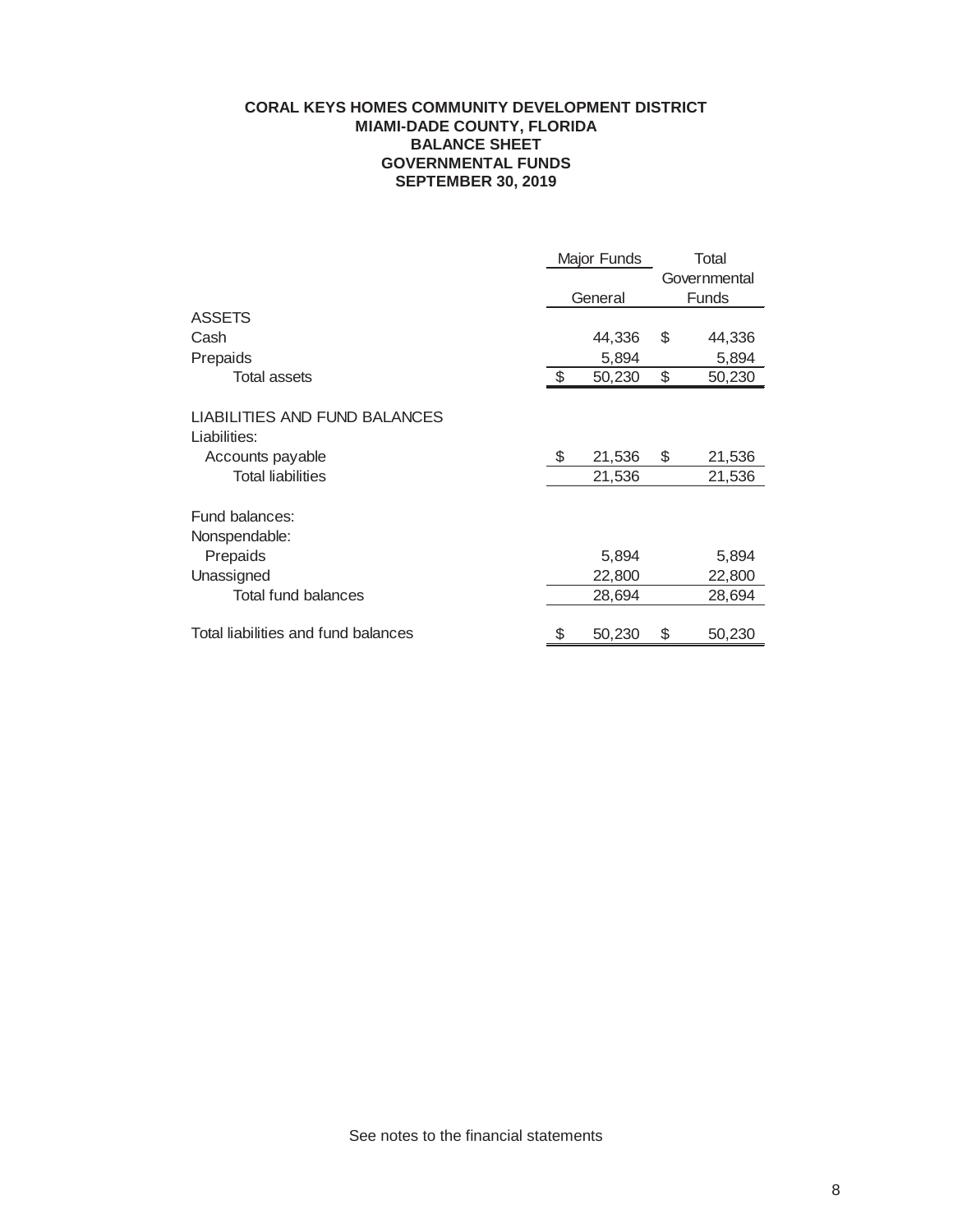### **CORAL KEYS HOMES COMMUNITY DEVELOPMENT DISTRICT MIAMI-DADE COUNTY, FLORIDA STATEMENT OF REVENUES, EXPENDITURES, AND CHANGES IN FUND BALANCES GOVERNMENTAL FUNDS FOR THE FISCAL YEAR ENDED SEPTEMBER 30, 2019**

|                                                              | Major Funds  | Total        |        |  |
|--------------------------------------------------------------|--------------|--------------|--------|--|
|                                                              |              | Governmental |        |  |
|                                                              | General      | Funds        |        |  |
| <b>REVENUES</b>                                              |              |              |        |  |
| Assessments                                                  | \$<br>53,304 | \$           | 53,304 |  |
| Total revenues                                               | 53,304       |              | 53,304 |  |
| <b>EXPENDITURES</b><br>Current:                              |              |              |        |  |
| General government                                           | 49,850       |              | 49,850 |  |
| <b>Total expenditures</b>                                    | 49,850       |              | 49,850 |  |
| Excess (deficiency) of revenues<br>over (under) expenditures | 3,454        |              | 3,454  |  |
| Fund balances - beginning                                    | 25,240       |              | 25,240 |  |
| Fund balances - ending                                       | 28,694       | \$           | 28,694 |  |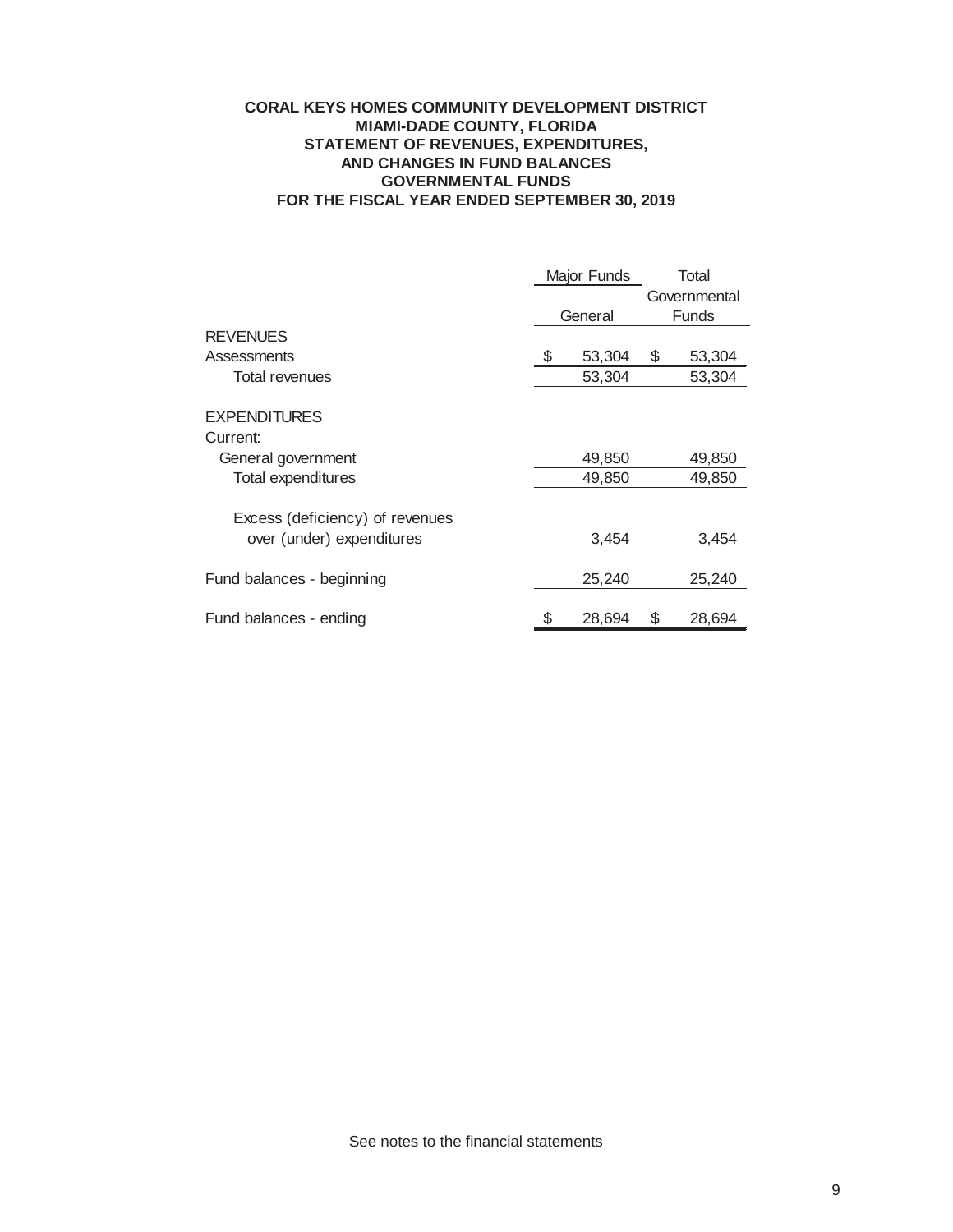# **CORAL KEYS HOMES COMMUNITY DEVELOPMENT DISTRICT MIAMI-DADE COUNTY, FLORIDA NOTES TO FINANCIAL STATEMENTS**

# **NOTE 1 – NATURE OF ORGANIZATION AND REPORTING ENTITY**

Coral Keys Homes Community Development District ("District") was created on November 25, 2005 by Ordinance 05-203 of the County Commissioners of Miami-Dade County, Florida, pursuant to the Uniform Community Development District Act of 1980, otherwise known as Chapter 190, Florida Statutes. The Act provides among other things, the power to manage basic services for community development, power to borrow money and issue bonds, and to levy and assess non-ad valorem assessments for the financing and delivery of capital infrastructure. In June 2019, the District's boundaries were contracted via Ordinance 19-43 from 43.27 acres to 26.28 acres.

The District was established for the purposes of financing and managing the acquisition, construction, maintenance and operation of a portion of the infrastructure necessary for community development within the District.

The District is governed by the Board of Supervisors ("Board"), which is composed of five members. The Supervisors are elected by the owners of the property within the District. The Board of Supervisors of the District exercise all powers granted to the District pursuant to Chapter 190, Florida Statutes. At September 30, 2019, certain Board members are affiliated with Forestar (USA) Real Estate Group, Inc. and DR Horton ("Developers").

The Board has the responsibility for:

- 1. Assessing and levying assessments.
- 2. Approving budgets.
- 3. Exercising control over facilities and properties.
- 4. Controlling the use of funds generated by the District.
- 5. Approving the hiring and firing of key personnel.
- 6. Financing improvements.

The financial statements were prepared in accordance with Governmental Accounting Standards Board ("GASB") Statements. Under the provisions of those standards, the financial reporting entity consists of the primary government, organizations for which the District is considered to be financially accountable and other organizations for which the nature and significance of their relationship with the District are such that, if excluded, the financial statements of the District would be considered incomplete or misleading. There are no entities considered to be component units of the District; therefore, the financial statements include only the operations of the District.

# **NOTE 2 – SUMMARY OF SIGNIFICANT ACCOUNTING POLICIES**

# **Government-Wide and Fund Financial Statements**

The basic financial statements include both government-wide and fund financial statements.

The government-wide financial statements (i.e., the statement of net position and the statement of activities) report information on all of the non-fiduciary activities of the primary government. For the most part, the effect of interfund activity has been removed from these statements.

The statement of activities demonstrates the degree to which the direct expenses of a given function or segment is offset by program revenues. *Direct expenses* are those that are clearly identifiable with a specific function or segment. *Program revenues* include 1) charges to customers who purchase, use or directly benefit from goods, services or privileges provided by a given function or segment. Operating-type special assessments for maintenance and debt service are treated as charges for services; and 2) grants and contributions that are restricted to meeting the operational or capital requirements of a particular function or segment. Other items not included among program revenues are reported instead as *general revenues*.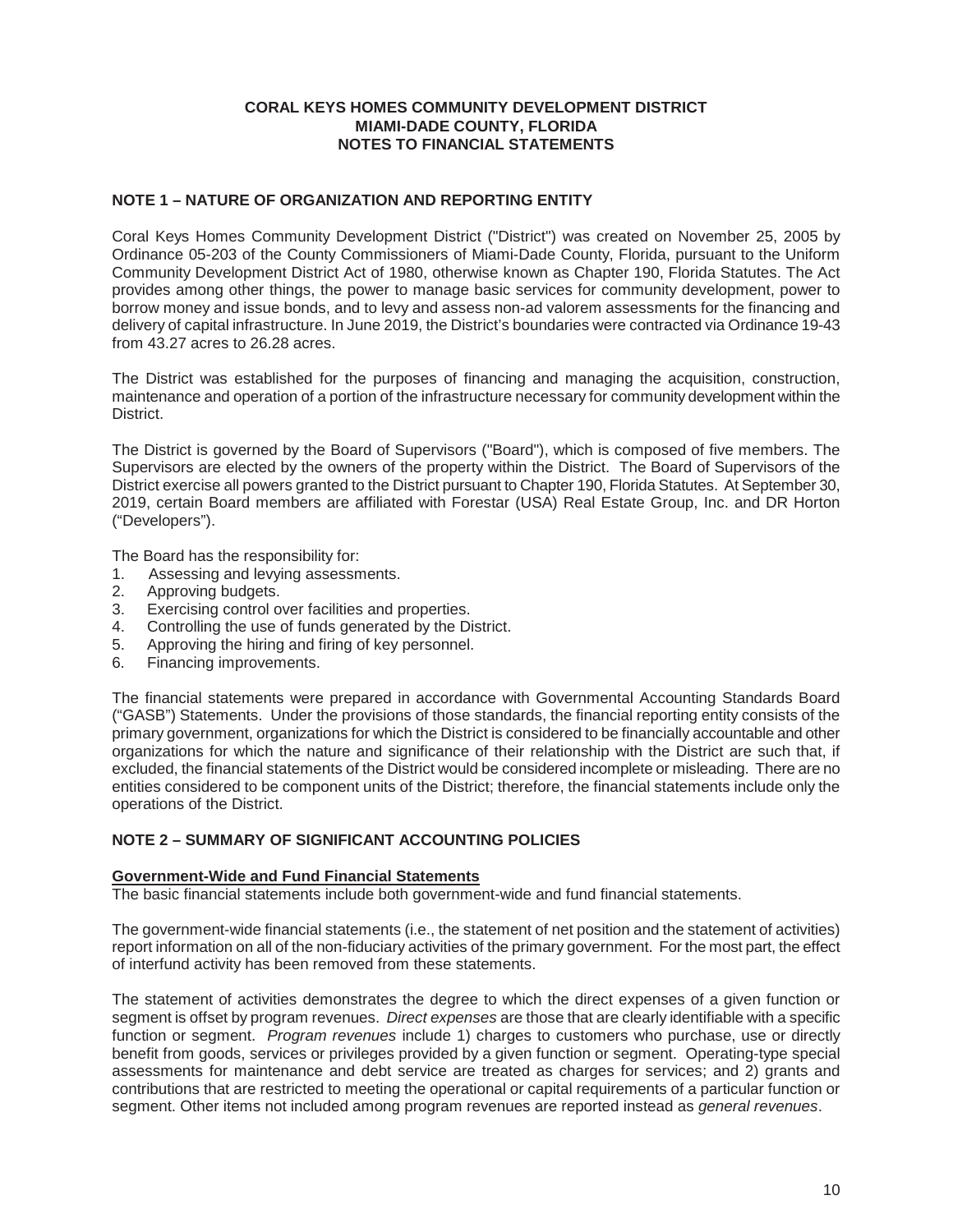# **Measurement Focus, Basis of Accounting and Financial Statement Presentation**

The government-wide financial statements are reported using the *economic resources measurement* focus and the *accrual basis of accounting*. Revenues are recorded when earned and expenses are recorded when a liability is incurred, regardless of the timing of related cash flows. Assessments are recognized as revenues in the year for which they are levied. Grants and similar items are to be recognized as revenue as soon as all eligibility requirements imposed by the provider have been met.

Governmental fund financial statements are reported using the *current financial resources measurement focus* and the *modified accrual basis of accounting*. Revenues are recognized as soon as they are both measurable and available. Revenues are considered to be *available* when they are collectible within the current period or soon enough thereafter to pay liabilities of the current period. For this purpose, the government considers revenues to be available if they are collected within 60 days of the end of the current fiscal period. Expenditures are recorded when a liability is incurred, as under accrual accounting. However, debt service expenditures are recorded only when payment is due.

#### Assessments

Assessments are non-ad valorem assessments on benefitted property within the District. Operating and Maintenance Assessments are based upon adopted budget and levied annually at a public hearing of the District. Debt Service Assessments are levied when Bonds are issued and assessed and collected on an annual basis. The District may collect assessments directly or utilize the uniform method of collection (Chapter 197.3632, Florida Statutes). Direct collected assessments are due as determined by annual assessment resolution adopted by the Board of Supervisors. Assessments collected under the uniform method are mailed by County Tax Collector on November 1 and due on or before March 31 of each year. Property owners may prepay a portion or all of the Debt Service Assessments on their property subject to various provisions in the Bond documents.

Assessments and interest associated with the current fiscal period are considered to be susceptible to accrual and so have been recognized as revenues of the current fiscal period. The portion of assessments receivable due within the current fiscal period is considered to be susceptible to accrual as revenue of the current period.

The District reports the following major governmental fund:

### General Fund

The general fund is the general operating fund of the District. It is used to account for all financial resources except those required to be accounted for in another fund.

When both restricted and unrestricted resources are available for use, it is the government's policy to use restricted resources first for qualifying expenditures, then unrestricted resources as they are needed.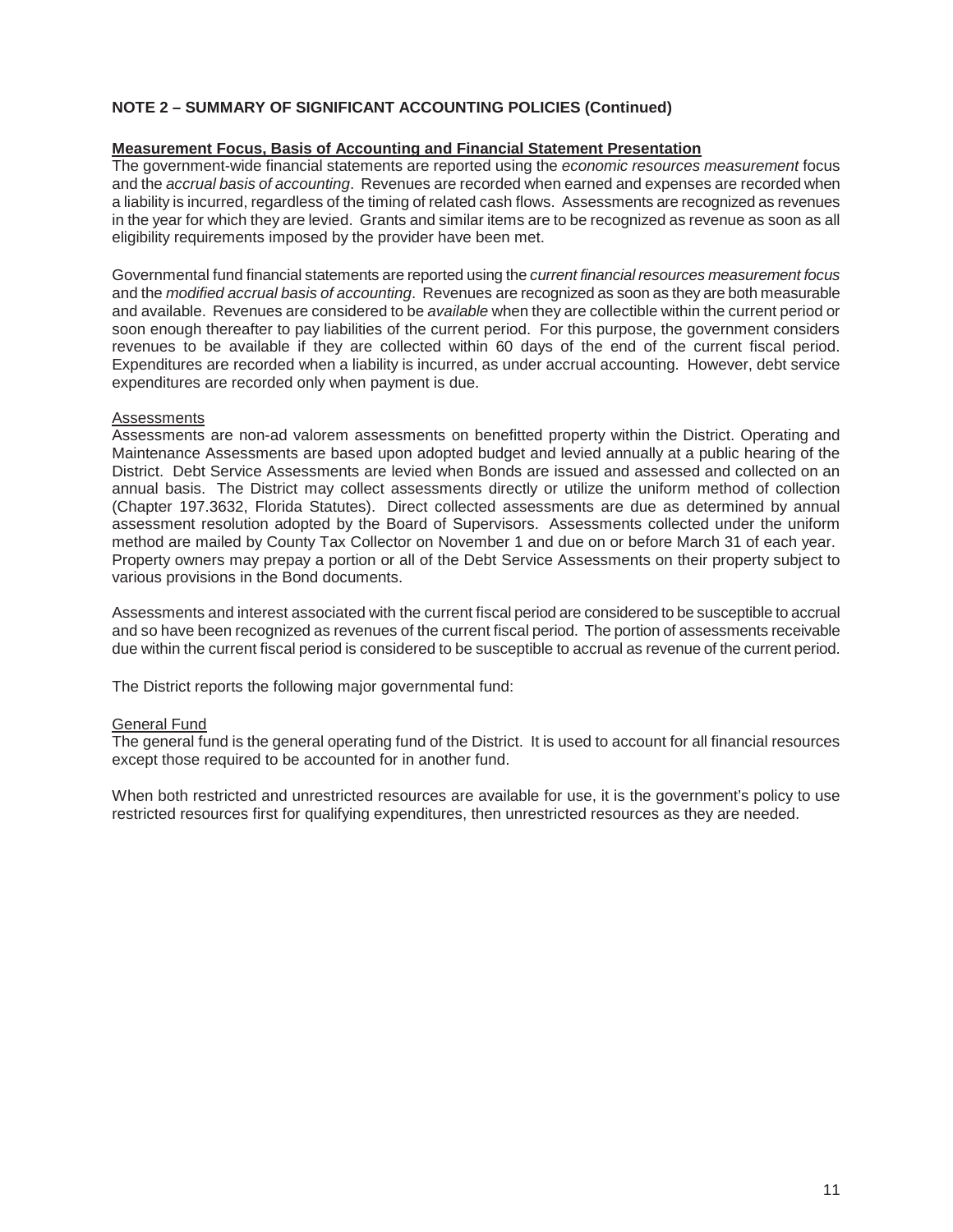# **Assets, Liabilities and Net Position or Equity**

#### Restricted Assets

These assets represent cash and investments set aside pursuant to Bond covenants or other contractual restrictions.

#### Deposits and Investments

The District's cash and cash equivalents are considered to be cash on hand and demand deposits (interest and non-interest bearing).

The District has elected to proceed under the Alternative Investment Guidelines as set forth in Section 218.415 (17) Florida Statutes. The District may invest any surplus public funds in the following:

- a) The Local Government Surplus Trust Funds, or any intergovernmental investment pool authorized pursuant to the Florida Interlocal Cooperation Act;
- b) Securities and Exchange Commission registered money market funds with the highest credit quality rating from a nationally recognized rating agency;
- c) Interest bearing time deposits or savings accounts in qualified public depositories;
- d) Direct obligations of the U.S. Treasury.

Securities listed in paragraph c and d shall be invested to provide sufficient liquidity to pay obligations as they come due.

The District records all interest revenue related to investment activities in the respective funds. Investments are measured at amortized cost or reported at fair value as required by generally accepted accounting principles.

#### Prepaid Items

Certain payments to vendors reflect costs applicable to future accounting periods and are recorded as prepaid items in both government-wide and fund financial statements.

### Capital Assets

Capital assets which include property, plant and equipment, and infrastructure assets (e.g., roads, sidewalks and similar items) are reported in the government activities columns in the government-wide financial statements. Capital assets are defined by the government as assets with an initial, individual cost of more than \$5,000 (amount not rounded) and an estimated useful life in excess of two years. Such assets are recorded at historical cost or estimated historical cost if purchased or constructed. Donated capital assets are recorded at estimated fair market value at the date of donation.

The costs of normal maintenance and repairs that do not add to the value of the asset or materially extend assets lives are not capitalized. Major outlays for capital assets and improvements are capitalized as projects are constructed.

At September 30, 2019, the District does not have any capital assets.

#### Unearned Revenue

Governmental funds report unearned revenue in connection with resources that have been received, but not yet earned.

#### Long-Term Obligations

In the government-wide financial statements long-term debt and other long-term obligations are reported as liabilities in the statement of net position. Bond premiums and discounts are deferred and amortized over the life of the Bonds. Bonds payable are reported net of applicable premiums or discounts. Bond issuance costs are expensed when incurred.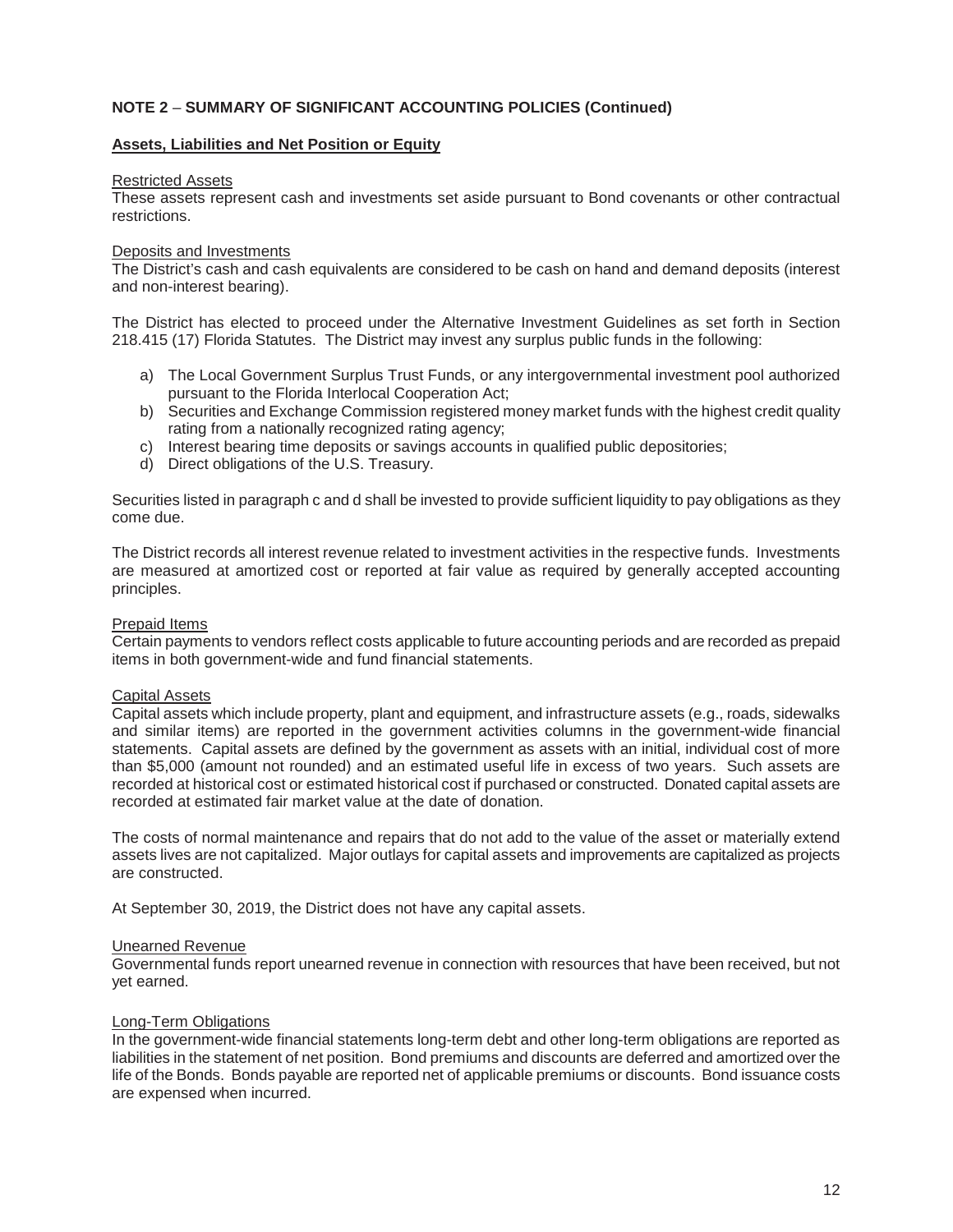# **Assets, Liabilities and Net Position or Equity (Continued)**

#### Long-Term Obligations (Continued)

In the fund financial statements, governmental fund types recognize premiums and discounts, as well as issuance costs, during the current period. The face amount of debt issued is reported as other financing sources. Premiums received on debt issuances are reported as other financing sources while discounts on debt issuances are reported as other financing uses. Issuance costs, whether or not withheld from the actual debt proceeds received, are reported as debt service expenditures.

#### Deferred Outflows/Inflows of Resources

In addition to assets, the statement of financial position will sometimes report a separate section for deferred outflows of resources. This separate financial statement element, deferred outflows of resources, represents a consumption of net position that applies to a future period(s) and so will not be recognized as an outflow of resources (expense/expenditure) until then.

In addition to liabilities, the statement of financial position will sometimes report a separate section for deferred inflows of resources. This separate financial statement element, deferred inflows of resources, represents an acquisition of net position that applies to a future period(s) and so will not be recognized as an inflow of resources (revenue) until that time.

#### Fund Equity/Net Position

In the fund financial statements, governmental funds report non spendable and restricted fund balance for amounts that are not available for appropriation or are legally restricted by outside parties for use for a specific purpose. Assignments of fund balance represent tentative management plans that are subject to change.

The District can establish limitations on the use of fund balance as follows:

Committed fund balance – Amounts that can be used only for the specific purposes determined by a formal action (resolution) of the Board of Supervisors. Commitments may be changed or lifted only by the Board of Supervisors taking the same formal action (resolution) that imposed the constraint originally. Resources accumulated pursuant to stabilization arrangements sometimes are reported in this category.

Assigned fund balance - Includes spendable fund balance amounts established by the Board of Supervisors that are intended to be used for specific purposes that are neither considered restricted nor committed. The Board may also assign fund balance as it does when appropriating fund balance to cover differences in estimated revenue and appropriations in the subsequent year's appropriated budget. Assignments are generally temporary and normally the same formal action need not be taken to remove the assignment.

The District first uses committed fund balance, followed by assigned fund balance and then unassigned fund balance when expenditures are incurred for purposes for which amounts in any of the unrestricted fund balance classifications could be used.

Net position is the difference between assets and deferred outflows of resources less liabilities and deferred inflows of resources. Net position in the government-wide financial statements are categorized as net investment in capital assets, restricted or unrestricted. Net investment in capital assets represents net position related to infrastructure and property, plant and equipment. Restricted net position represents the assets restricted by the District's Bond covenants or other contractual restrictions. Unrestricted net position consists of the net position not meeting the definition of either of the other two components.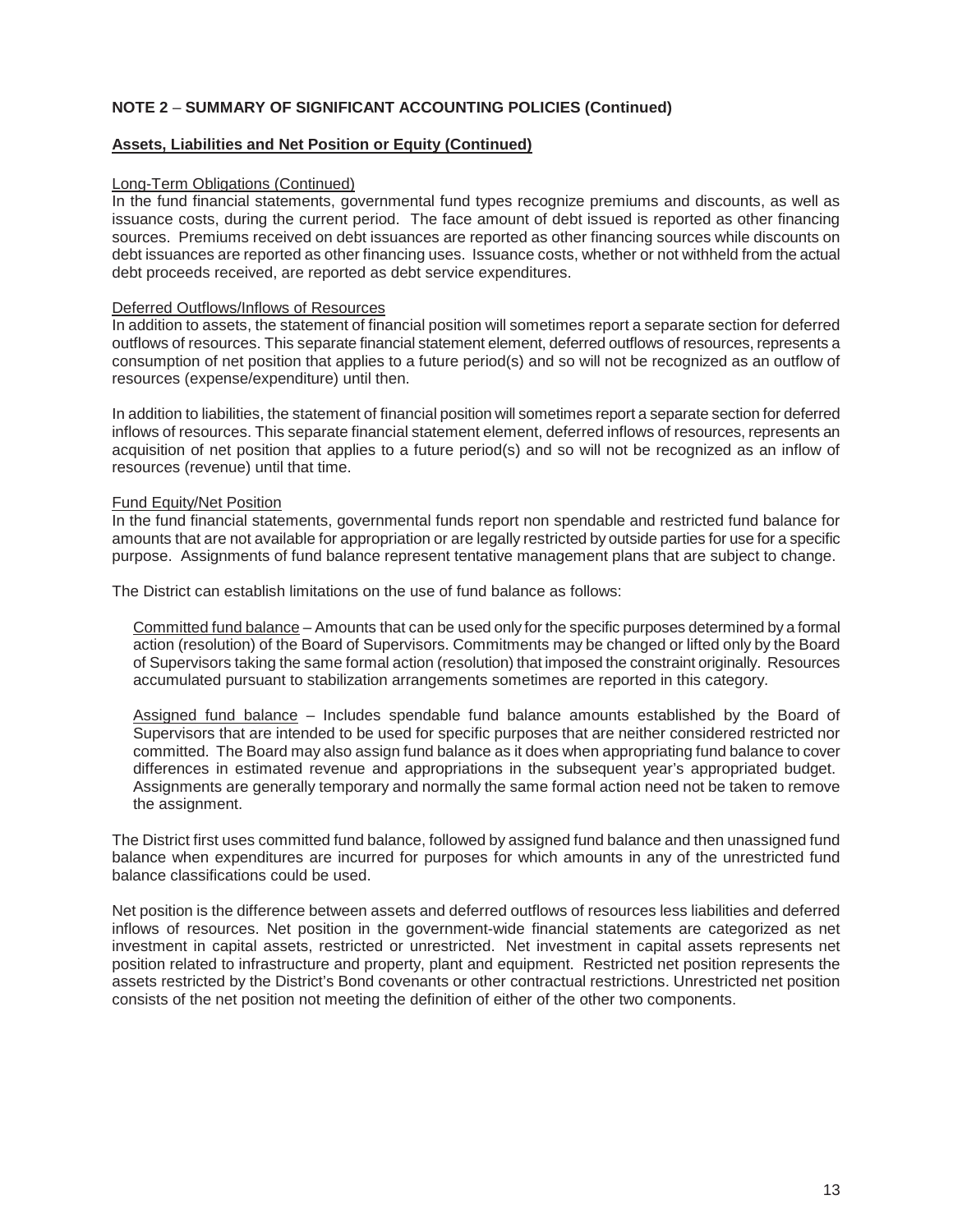# **Other Disclosures**

### Use of Estimates

The preparation of financial statements in conformity with generally accepted accounting principles requires management to make estimates and assumptions that affect the reported amounts of assets and liabilities, and disclosure of contingent assets and liabilities at the date of the financial statements, and the reported amounts of revenues and expenditures during the reporting period. Actual results could differ from those estimates.

# **NOTE 3 – BUDGETARY INFORMATION**

The District is required to establish a budgetary system and an approved Annual Budget. Annual Budgets are adopted on a basis consistent with generally accepted accounting principles for the general fund. All annual appropriations lapse at fiscal year-end.

The District follows these procedures in establishing the budgetary data reflected in the financial statements.

- a) Each year the District Manager submits to the District Board a proposed operating budget for the fiscal year commencing the following October 1.
- b) Public hearings are conducted to obtain public comments.
- c) Prior to October 1, the budget is legally adopted by the District Board.
- d) All budget changes must be approved by the District Board.
- e) The budgets are adopted on a basis consistent with generally accepted accounting principles.
- f) Unused appropriation for annually budgeted funds lapse at the end of the year.

# **NOTE 4 – DEPOSITS**

### **Deposits**

The District's cash balances were entirely covered by federal depository insurance or by a collateral pool pledged to the State Treasurer. Florida Statutes Chapter 280, "Florida Security for Public Deposits Act", requires all qualified depositories to deposit with the Treasurer or another banking institution eligible collateral equal to various percentages of the average daily balance for each month of all public deposits in excess of any applicable deposit insurance held. The percentage of eligible collateral (generally, U.S. Governmental and agency securities, state or local government debt, or corporate bonds) to public deposits is dependent upon the depository's financial history and its compliance with Chapter 280. In the event of a failure of a qualified public depository, the remaining public depositories would be responsible for covering any resulting losses.

# **NOTE 5 – DEVELOPER TRANSACTIONS AND CONCENTRATION**

The Developers own all the lands within the District; therefore assessment revenues relate to the assessments levied on those lots owned by the Developers.

The District's activity is dependent upon the continued involvement of the Developers, the loss of which could have a material adverse effect on the District's operations.

# **NOTE 6 – MANAGEMENT COMPANY**

The District has contracted with a management company to perform management advisory services, which include financial and accounting services. Certain employees of the management company also serve as officers of the District. Under the agreement, the District compensates the management company for management, accounting, financial reporting, computer and other administrative costs.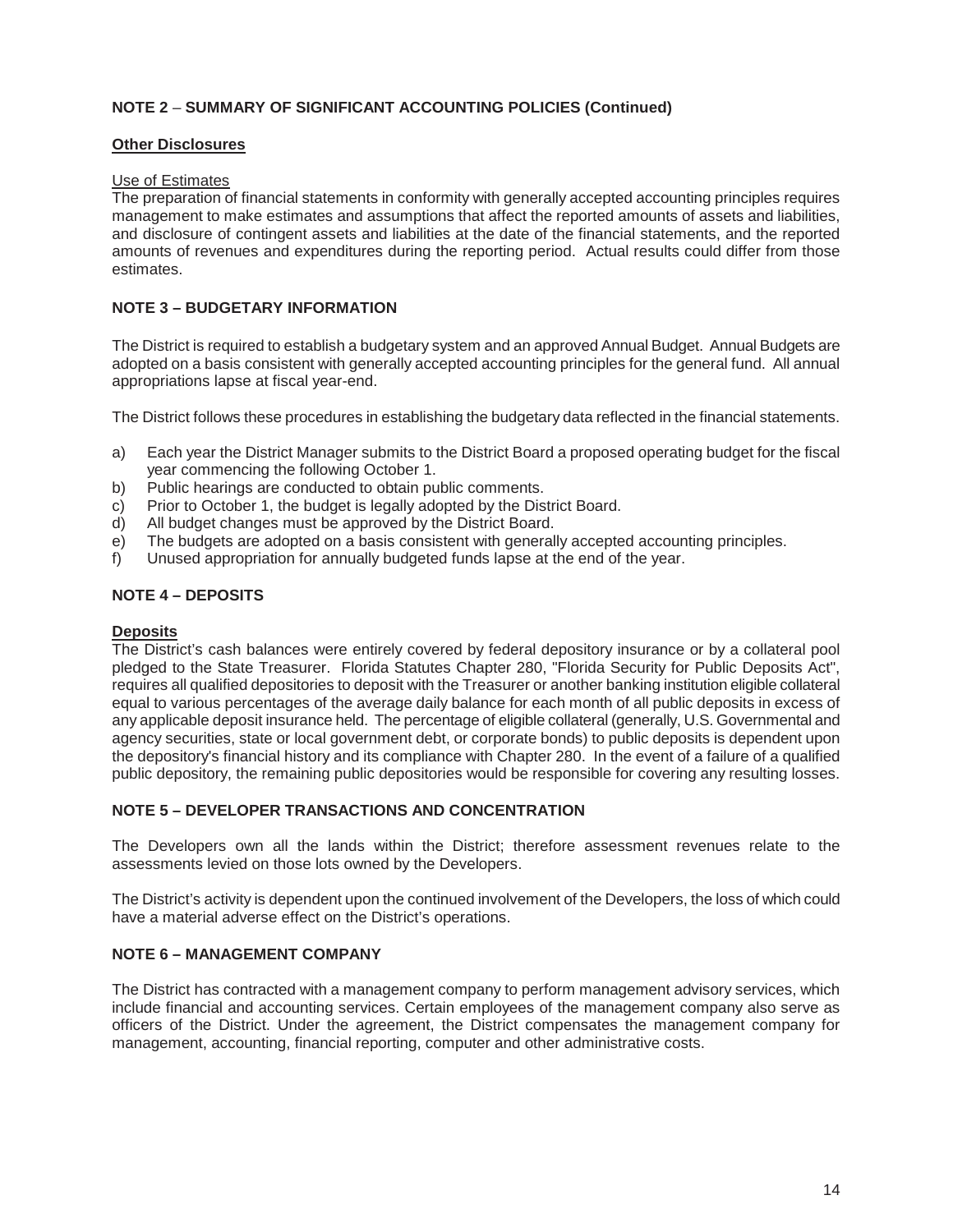# **NOTE 7 – RISK MANAGEMENT**

The District is exposed to various risks of loss related to torts; theft of, damage to, and destruction of assets; errors and omissions; and natural disasters. The District has obtained commercial insurance from independent third parties to mitigate the costs of these risks; coverage may not extend to all situations. There were no settled claims during the past three years.

# **NOTE 8 – SUBSEQUENT EVENTS**

In November 2019, the Board approved the First Supplemental Engineer's Report for infrastructure improvements within the District. The infrastructure will include roadways, drainage, stormwater, and water and sewer systems. The estimated cost of the project is \$5,609,036. Certain assets will be owned and maintained by the District while others by the City or County. The District intends to finance the cost of infrastructure improvements with the issuance of Bonds.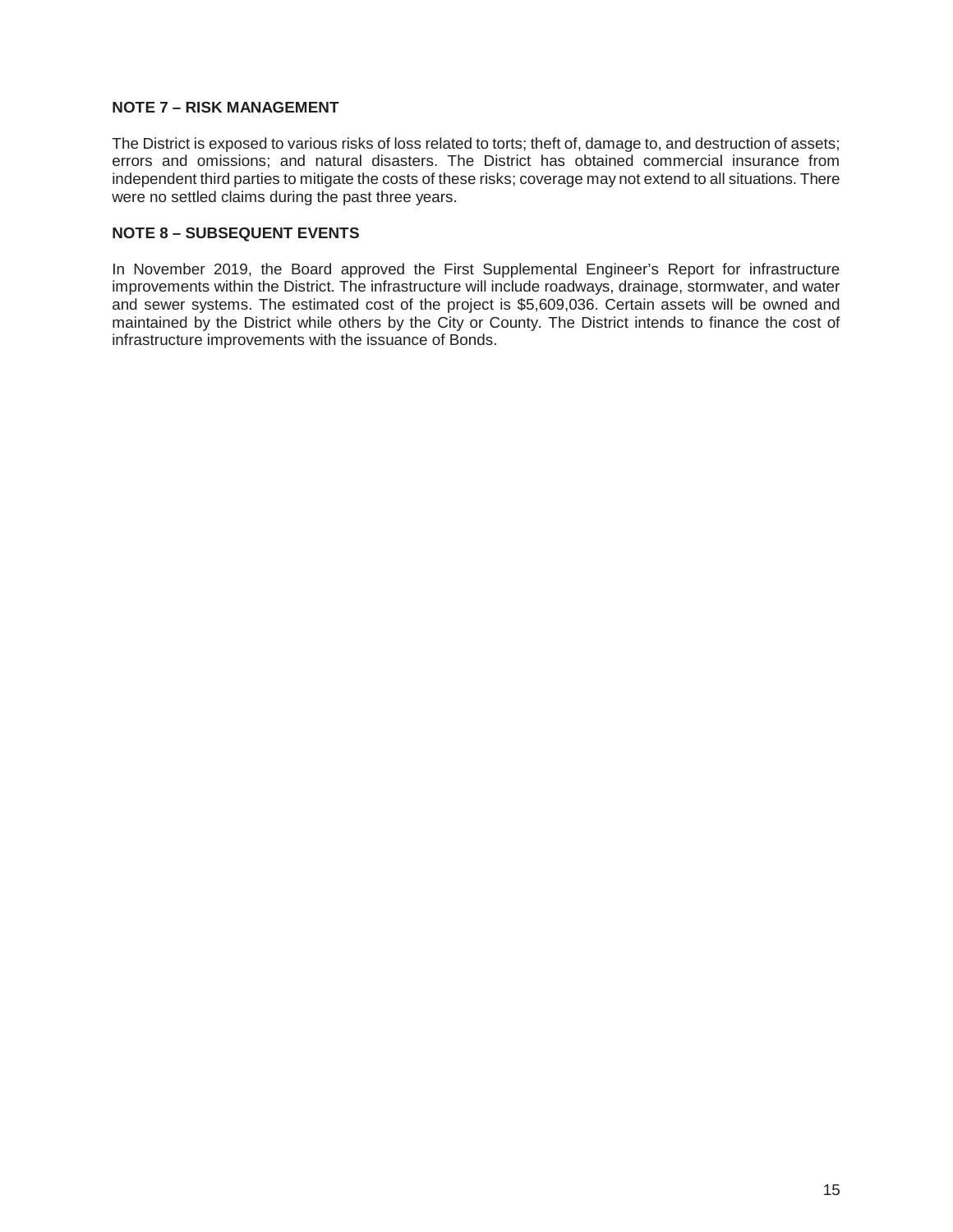# **CORAL KEYS HOMES COMMUNITY DEVELOPMENT DISTRICT MIAMI-DADE, FLORIDA SCHEDULE OF REVENUES, EXPENDITURES AND CHANGES IN FUND BALANCE - BUDGET AND ACTUAL – GENERAL FUND FOR THE FISCAL YEAR ENDED SEPTEMBER 30, 2019**

|                                                              |                 |                  |                |        |          | Variance with |
|--------------------------------------------------------------|-----------------|------------------|----------------|--------|----------|---------------|
|                                                              | <b>Budgeted</b> |                  | Final Budget - |        |          |               |
|                                                              |                 | <b>Amounts</b>   | Actual         |        | Positive |               |
|                                                              |                 | Original & Final | <b>Amounts</b> |        |          | (Negative)    |
| <b>REVENUES</b>                                              |                 |                  |                |        |          |               |
| Assessments                                                  | \$              | 50,800           | \$             | 53,304 | \$       | 2,504         |
| <b>Total revenues</b>                                        |                 | 50,800           |                | 53,304 |          | 2,504         |
| <b>EXPENDITURES</b><br>Current:                              |                 |                  |                |        |          |               |
| General government                                           |                 | 50,800           |                | 49,850 |          | 950           |
| Total expenditures                                           |                 | 50,800           |                | 49,850 |          | 950           |
| Excess (deficiency) of revenues<br>over (under) expenditures |                 |                  |                | 3,454  | \$       | 3,454         |
| Fund balance - beginning                                     |                 |                  |                | 25,240 |          |               |
| Fund balance - ending                                        |                 |                  | \$             | 28,694 |          |               |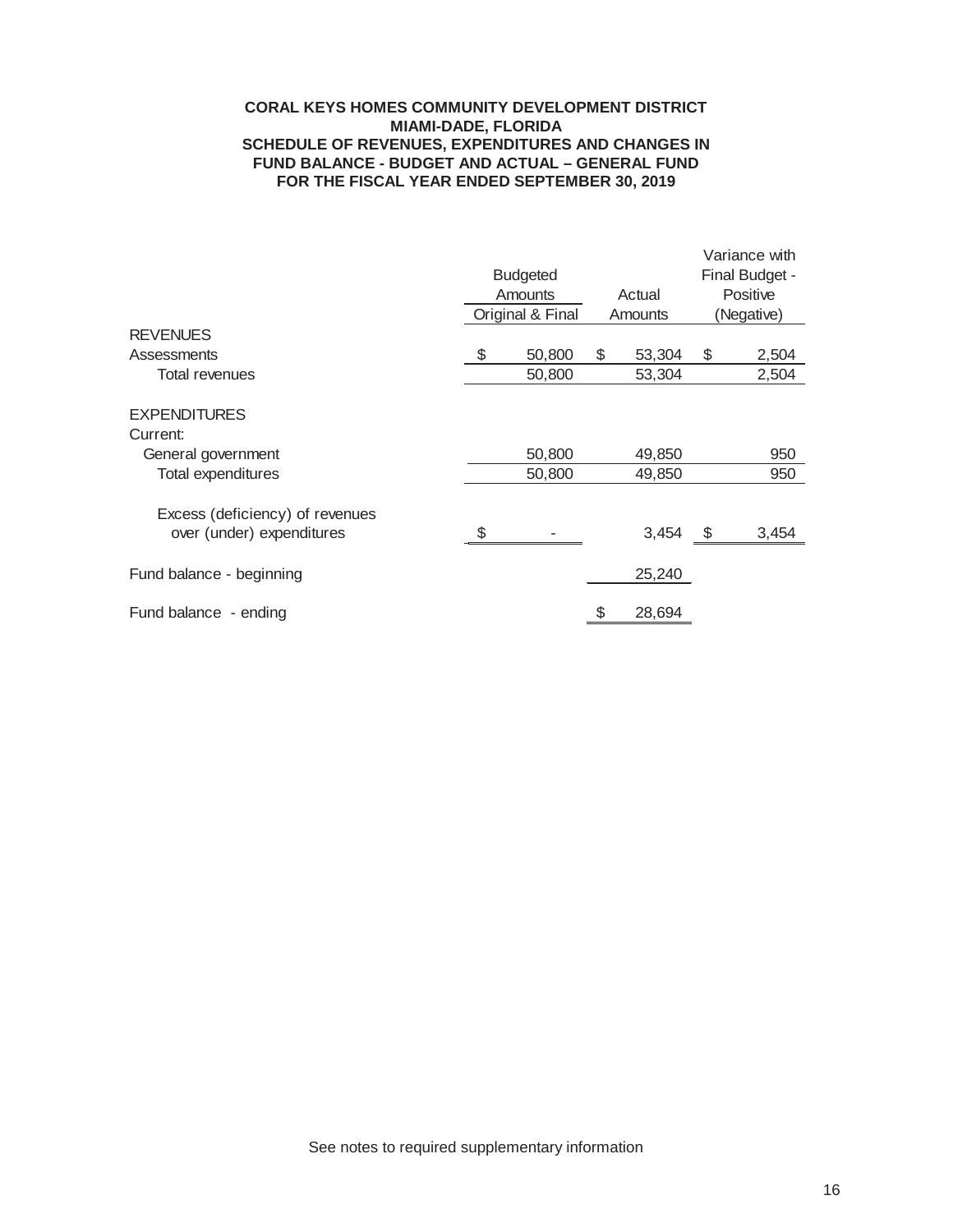# **CORAL KEYS HOMES COMMUNITY DEVELOPMENT DISTRICT MIAMI-DADE COUNTY, FLORIDA NOTES TO REQUIRED SUPPLEMENTARY INFORMATION**

The District is required to establish a budgetary system and an approved Annual Budget for the general fund. The District's budgeting process is based on estimates of cash receipts and cash expenditures which are approved by the Board. The budget approximates a basis consistent with accounting principles generally accepted in the United States of America (generally accepted accounting principles).

The legal level of budgetary control, the level at which expenditures may not exceed budget is in the aggregate. Any budget amendments that increase the aggregate budgeted appropriations must be approved by the Board of Supervisors. Actual general fund expenditures did not exceed appropriations for the fiscal year ended September 30, 2019.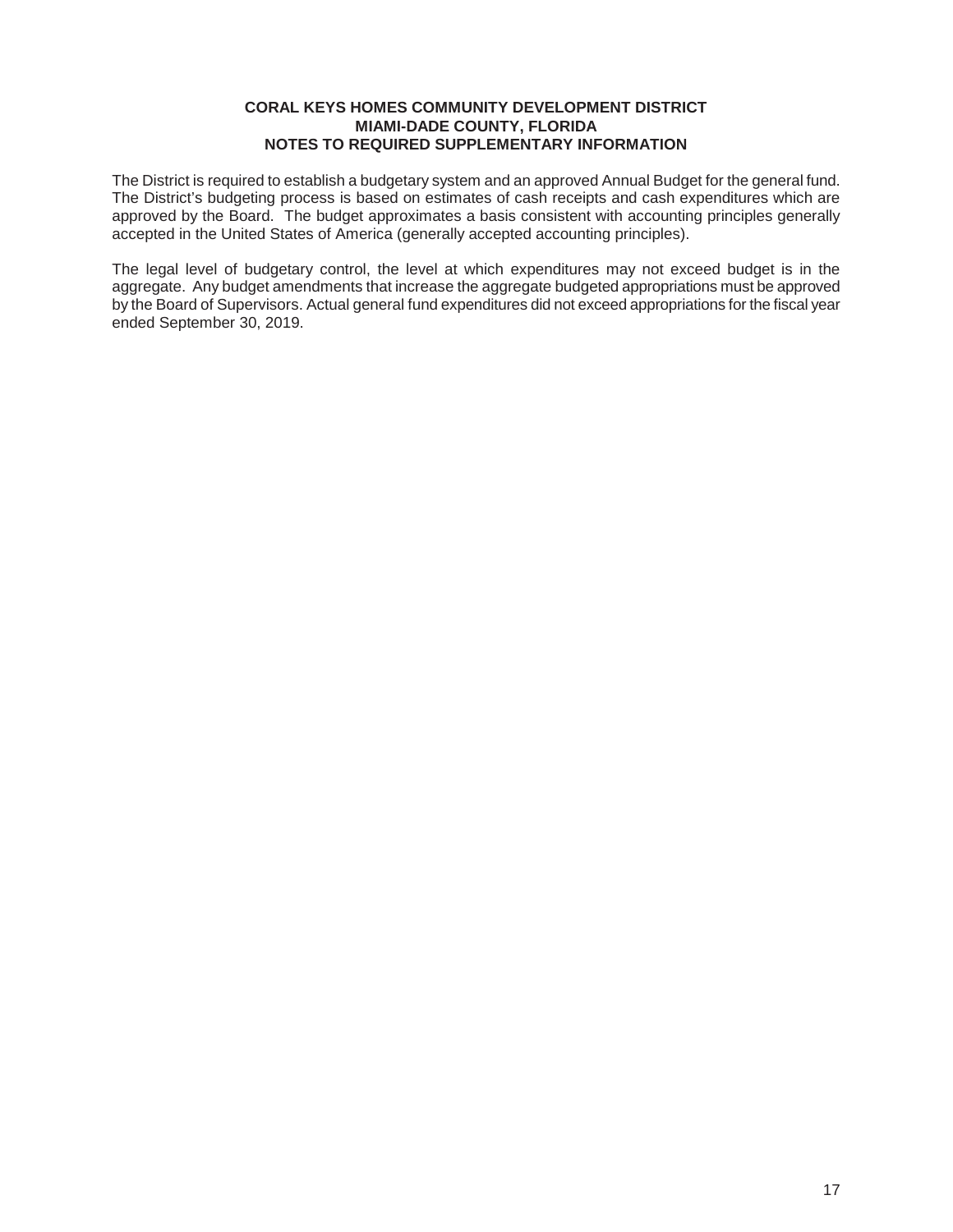

### **INDEPENDENT AUDITOR'S REPORT ON INTERNAL CONTROL OVER FINANCIAL REPORTING AND ON COMPLIANCE AND OTHER MATTERS BASED ON AN AUDIT OF FINANCIAL STATEMENTS PERFORMED IN ACCORDANCE WITH**  *GOVERNMENT AUDITING STANDARDS*

To the Board of Supervisors Coral Keys Homes Community Development District Miami-Dade County, Florida

We have audited, in accordance with the auditing standards generally accepted in the United States of America and the standards applicable to financial audits contained in *Government Auditing Standards* issued by the Comptroller General of the United States, the financial statements of the governmental activities and each major fund of Coral Keys Homes Community Development District, Miami-Dade County, Florida (the "District") as of and for the fiscal year ended September 30, 2019, and the related notes to the financial statements, which collectively comprise the District's basic financial statements, and have issued our opinion thereon dated June 15, 2020.

# **Internal Control Over Financial Reporting**

In planning and performing our audit of the financial statements, we considered the District's internal control over financial reporting (internal control) to determine the audit procedures that are appropriate in the circumstances for the purpose of expressing our opinions on the financial statements, but not for the purpose of expressing an opinion on the effectiveness of the District's internal control. Accordingly, we do not express an opinion on the effectiveness of the District's internal control.

A *deficiency in internal control* exists when the design or operation of a control does not allow management or employees, in the normal course of performing their assigned functions, to prevent, or detect and correct misstatements on a timely basis. A *material weakness* is a deficiency, or a combination of deficiencies, in internal control, such that there is a reasonable possibility that a material misstatement of the entity's financial statements will not be prevented, or detected and corrected on a timely basis. A *significant deficiency* is a deficiency, or a combination of deficiencies, in internal control that is less severe than a material weakness, yet important enough to merit attention by those charged with governance.

Our consideration of internal control was for the limited purpose described in the first paragraph of this section and was not designed to identify all deficiencies in internal control that might be material weaknesses or, significant deficiencies. Given these limitations, during our audit we did not identify any deficiencies in internal control that we consider to be material weaknesses. However, material weaknesses may exist that have not been identified.

# **Compliance and Other Matters**

As part of obtaining reasonable assurance about whether the District's financial statements are free from material misstatement, we performed tests of its compliance with certain provisions of laws, regulations, contracts, and agreements, noncompliance with which could have a direct and material effect on the determination of financial statement amounts. However, providing an opinion on compliance with those provisions was not an objective of our audit, and accordingly, we do not express such an opinion. The results of our tests disclosed no instances of noncompliance or other matters that are required to be reported under *Government Auditing Standards*.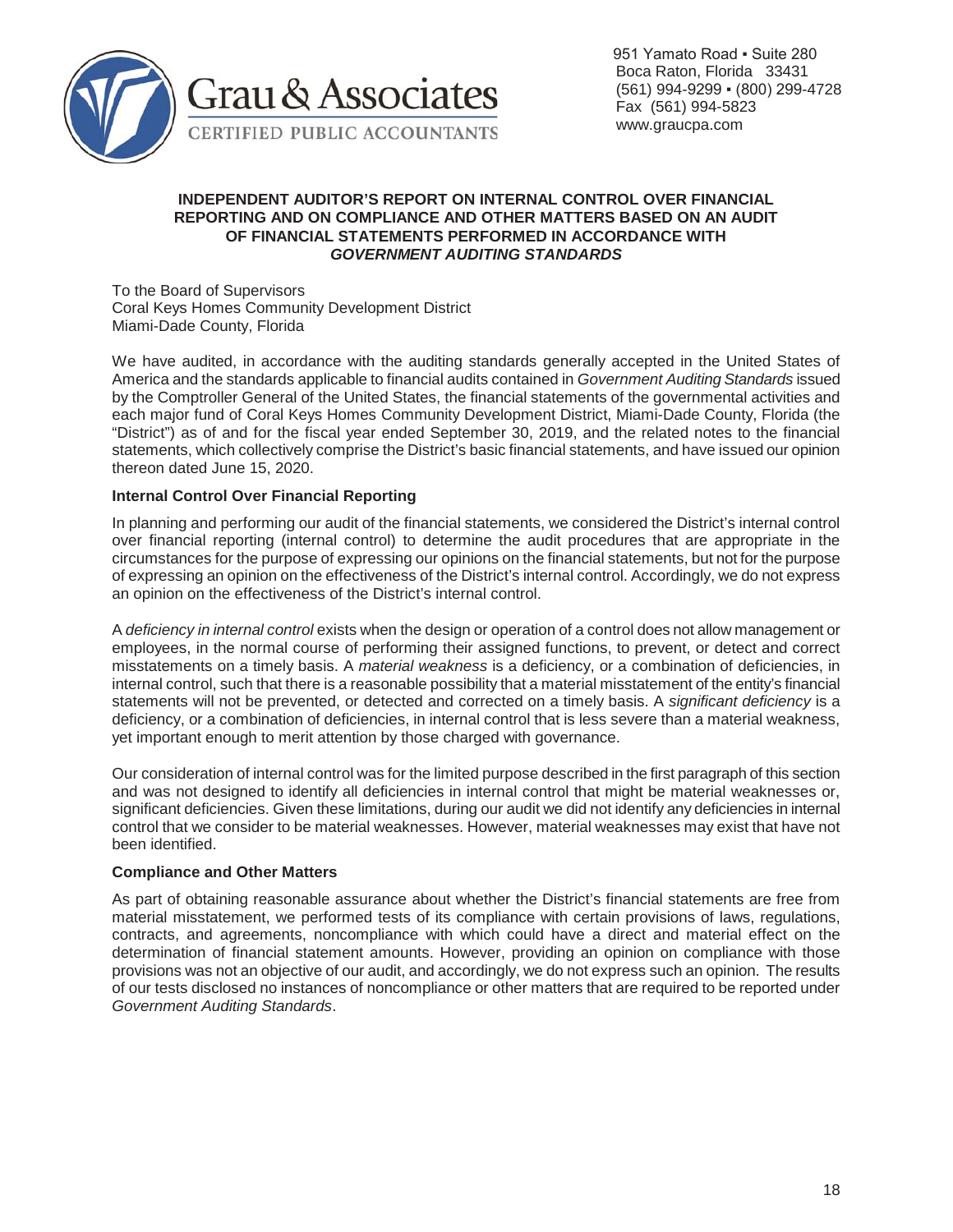# **Purpose of this Report**

The purpose of this report is solely to describe the scope of our testing of internal control and compliance and the results of that testing, and not to provide an opinion on the effectiveness of the entity's internal control or on compliance. This report is an integral part of an audit performed in accordance with *Government Auditing Standards* in considering the entity's internal control and compliance. Accordingly, this communication is not suitable for any other purpose.

Dear & Association

June 15, 2020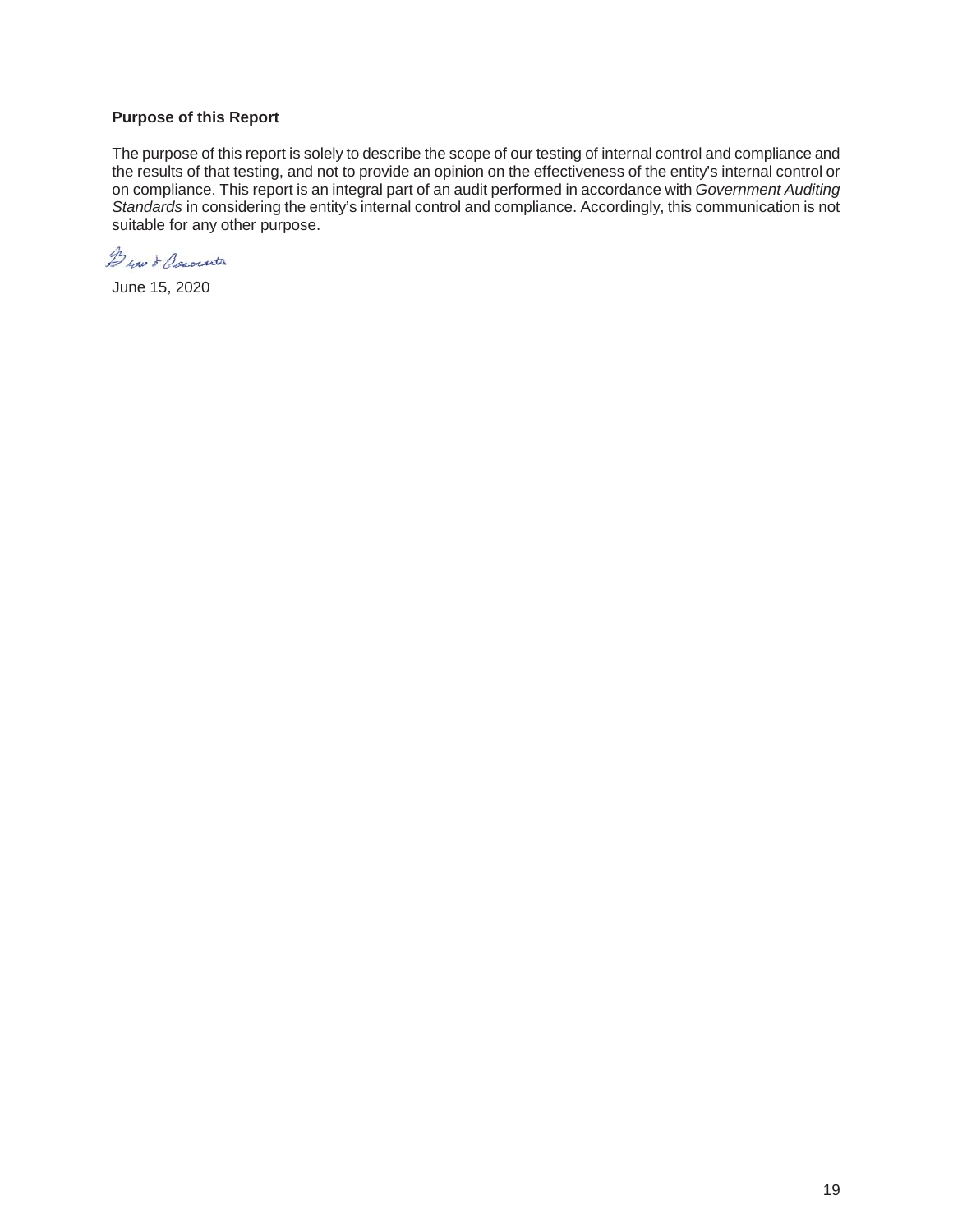

951 Yamato Road . Suite 280 Boca Raton, Florida 33431 (561) 994-9299 - (800) 299-4728 Fax (561) 994-5823 www.graucpa.com

### **INDEPENDENT AUDITOR'S REPORT ON COMPLIANCE WITH THE REQUIREMENTS OF SECTION 218.415, FLORIDA STATUTES, REQUIRED BY RULE 10.556(10) OF THE AUDITOR GENERAL OF THE STATE OF FLORIDA**

To the Board of Supervisors Coral Keys Homes Community Development District Miami-Dade County, Florida

We have examined Coral Keys Homes Community Development District, Miami-Dade County, Florida's ("District") compliance with the requirements of Section 218.415, Florida Statutes, in accordance with Rule 10.556(10) of the Auditor General of the State of Florida during the fiscal year ended September 30, 2019. Management is responsible for District's compliance with those requirements. Our responsibility is to express an opinion on District's compliance based on our examination.

Our examination was conducted in accordance with attestation standards established by the American Institute of Certified Public Accountants. Those standards require that we plan and perform the examination to obtain reasonable assurance about whether the District complied, in all material respects, with the specified requirements referenced in Section 218.415, Florida Statutes. An examination involves performing procedures to obtain evidence about whether the District complied with the specified requirements. The nature, timing, and extent of the procedures selected depend on our judgment, including an assessment of the risks of material noncompliance, whether due to fraud or error. We believe that the evidence we obtained is sufficient and appropriate to provide a reasonable basis for our opinion. Our examination does not provide a legal determination on the District's compliance with specified requirements.

In our opinion, the District complied, in all material respects, with the aforementioned requirements for the fiscal year ended September 30, 2019.

This report is intended solely for the information and use of the Legislative Auditing Committee, members of the Florida Senate and the Florida House of Representatives, the Florida Auditor General, management, and the Board of Supervisors of Coral Keys Homes Community Development District, Miami-Dade County, Florida and is not intended to be and should not be used by anyone other than these specified parties.

Dear & Association

June 15, 2020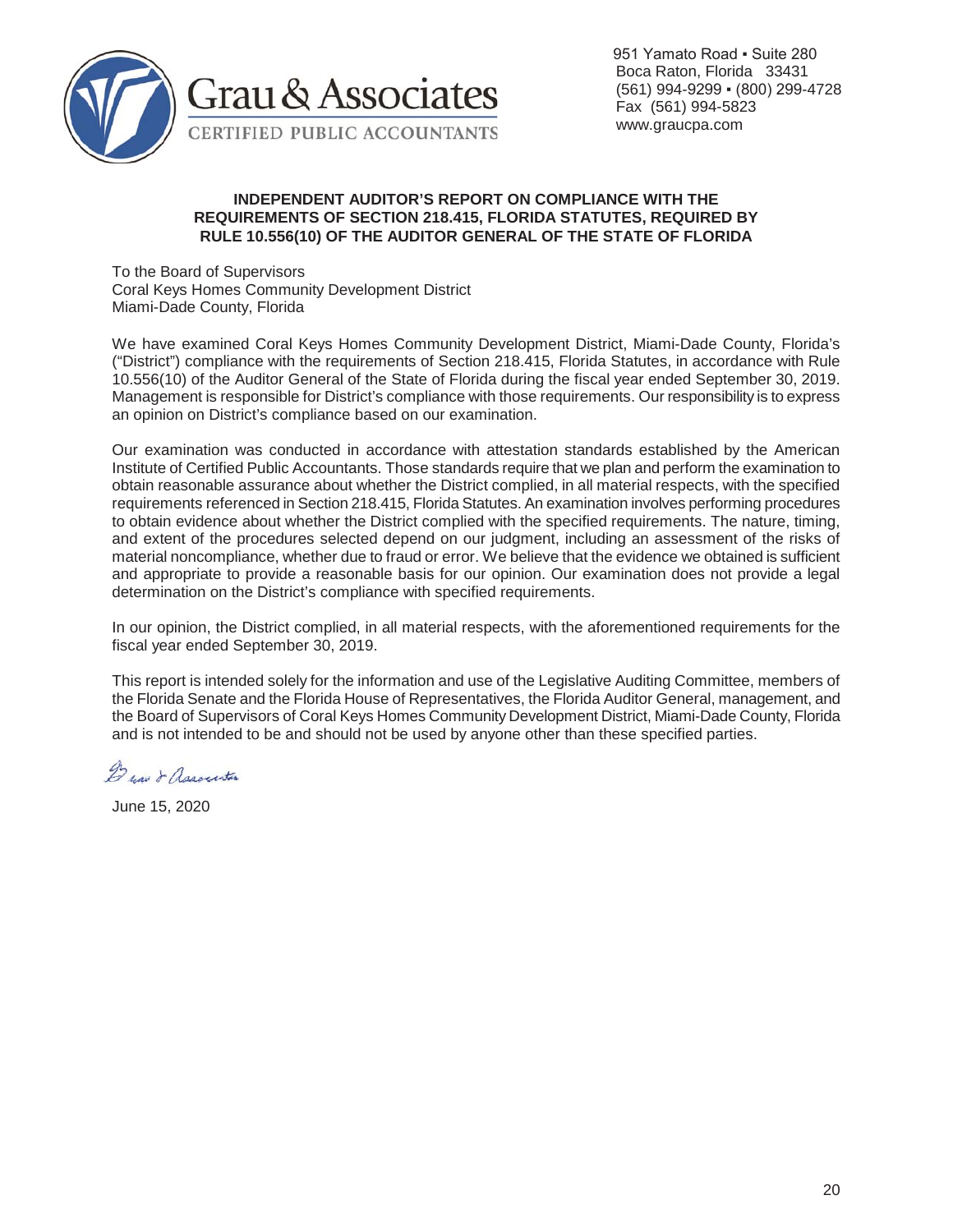

951 Yamato Road . Suite 280 Boca Raton, Florida 33431 (561) 994-9299 - (800) 299-4728 Fax (561) 994-5823 www.graucpa.com

# **MANAGEMENT LETTER PURSUANT TO THE RULES OF THE AUDITOR GENERAL FOR THE STATE OF FLORIDA**

To the Board of Supervisors Coral Keys Homes Community Development District Miami-Dade County, Florida

# **Report on the Financial Statements**

We have audited the accompanying basic financial statements of Coral Keys Homes Community Development District, Miami-Dade County, Florida ("District") as of and for the fiscal year ended September 30, 2019, and have issued our report thereon dated June 15, 2020.

# **Auditor's Responsibility**

We conducted our audit in accordance with auditing standards generally accepted in the United States of America; the standards applicable to financial audits contained in G*overnment Auditing Standards,* issued by the Comptroller General of the United States; and Chapter 10.550, Rules of the Florida Auditor General.

# **Other Reporting Requirements**

We have issued our Independent Auditor's Report on Internal Control over Financial Reporting and on Compliance and Other Matters Based on an Audit of the Financial Statements Performed in Accordance with *Government Auditing Standards;* and Independent Auditor's Report on an examination conducted in accordance with *AICPA Professional Standards*, AT-C Section 315, regarding compliance requirements in accordance with Chapter 10.550, Rules of the Auditor General. Disclosures in those reports, which are dated June 15, 2020, should be considered in conjunction with this management letter.

### **Purpose of this Letter**

The purpose of this letter is to comment on those matters required by Chapter 10.550 of the Rules of the Auditor General for the State of Florida. Accordingly, in connection with our audit of the financial statements of the District, as described in the first paragraph, we report the following:

- **I. Current year findings and recommendations.**
- **II. Status of prior year findings and recommendations.**
- **III. Compliance with the Provisions of the Auditor General of the State of Florida.**

Our management letter is intended solely for the information and use of the Legislative Auditing Committee, members of the Florida Senate and the Florida House of Representatives, the Florida Auditor General, Federal and other granting agencies, as applicable, management, and the Board of Supervisors of Coral Keys Homes Community Development District, Miami-Dade County, Florida and is not intended to be and should not be used by anyone other than these specified parties.

We wish to thank Coral Keys Homes Community Development District, Miami-Dade County, Florida and the personnel associated with it, for the opportunity to be of service to them in this endeavor as well as future engagements and the courtesies extended to us.

Dear & Association

June 15, 2020